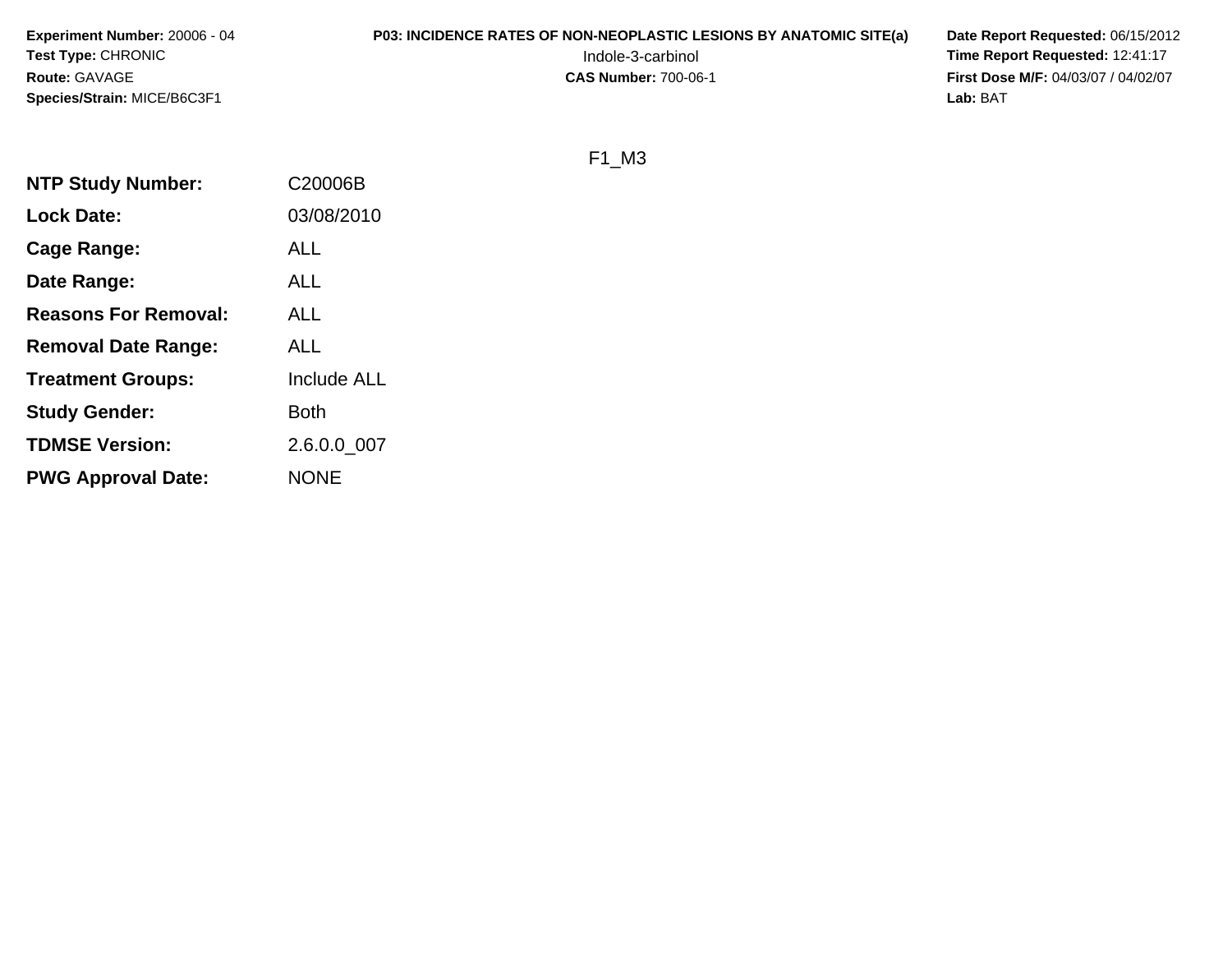**Experiment Number:** 20006 - 04**Test Type:** CHRONIC**Route:** GAVAGE

### **Species/Strain:** MICE/B6C3F1

## **P03: INCIDENCE RATES OF NON-NEOPLASTIC LESIONS BY ANATOMIC SITE(a) Date Report Requested: 06/15/2012<br>12:41:17 Time Report Requested: 12:41:17**

 Indole-3-carbinol **Time Report Requested:** 12:41:17 **First Dose M/F:** 04/03/07 / 04/02/07<br>Lab: BAT **Lab:** BAT

| <b>B6C3F1 MICE MALE</b>                 | 0 mg/kg      | 62.5 mg/kg     | 125 mg/kg | 250 mg/kg    |  |
|-----------------------------------------|--------------|----------------|-----------|--------------|--|
| <b>Disposition Summary</b>              |              |                |           |              |  |
| <b>Animals Initially In Study</b>       | 50           | 50             | 50        | 50           |  |
| <b>Early Deaths</b>                     |              |                |           |              |  |
| <b>Accidentally Killed</b>              |              |                |           | $\mathbf{1}$ |  |
| <b>Dosing Accident</b>                  |              |                | 1         |              |  |
| <b>Moribund Sacrifice</b>               | 17           | $12$           | 11        | 9            |  |
| <b>Natural Death</b>                    | $\bf 6$      | $\overline{7}$ | 6         | 8            |  |
| <b>Survivors</b>                        |              |                |           |              |  |
| <b>Natural Death</b>                    | $\mathbf{1}$ |                |           |              |  |
| <b>Terminal Sacrifice</b>               | 26           | 31             | 32        | 32           |  |
| <b>Animals Examined Microscopically</b> | 50           | 50             | 50        | 50           |  |
| <b>ALIMENTARY SYSTEM</b>                |              |                |           |              |  |
| Esophagus                               | (50)         | (50)           | (50)      | (50)         |  |
| Mineralization                          |              |                | 1(2%)     |              |  |
| Gallbladder                             | (50)         | (50)           | (49)      | (48)         |  |
| Atrophy                                 |              |                |           | 1(2%)        |  |
| Inflammation, Suppurative               |              |                |           | 1(2%)        |  |
| Intestine Large, Cecum                  | (50)         | (50)           | (50)      | (50)         |  |
| Ulcer                                   |              | 1(2%)          |           | 1(2%)        |  |
| Intestine Large, Colon                  | (50)         | (50)           | (50)      | (50)         |  |
| Inflammation, Chronic                   |              |                |           | 1(2%)        |  |
| Intestine Large, Rectum                 | (50)         | (50)           | (50)      | (50)         |  |
| Inflammation, Chronic                   |              | 1(2%)          |           |              |  |
| Intestine Small, Duodenum               | (50)         | (50)           | (50)      | (50)         |  |
| Ulcer                                   |              |                |           | 1(2%)        |  |
| Epithelium, Atrophy                     |              |                |           | 1(2%)        |  |
| Intestine Small, Ileum                  | (50)         | (50)           | (50)      | (50)         |  |
| Intestine Small, Jejunum                | (50)         | (50)           | (49)      | (50)         |  |
| Atrophy                                 | 1(2%)        |                |           |              |  |
| Inflammation, Suppurative               | 1(2%)        |                |           |              |  |
| Lymphangiectasis                        | 1(2%)        |                |           |              |  |
| Peyer's Patch, Hyperplasia              |              | 1(2%)          | 1(2%)     | 1(2%)        |  |
| Liver                                   | (50)         | (50)           | (49)      | (50)         |  |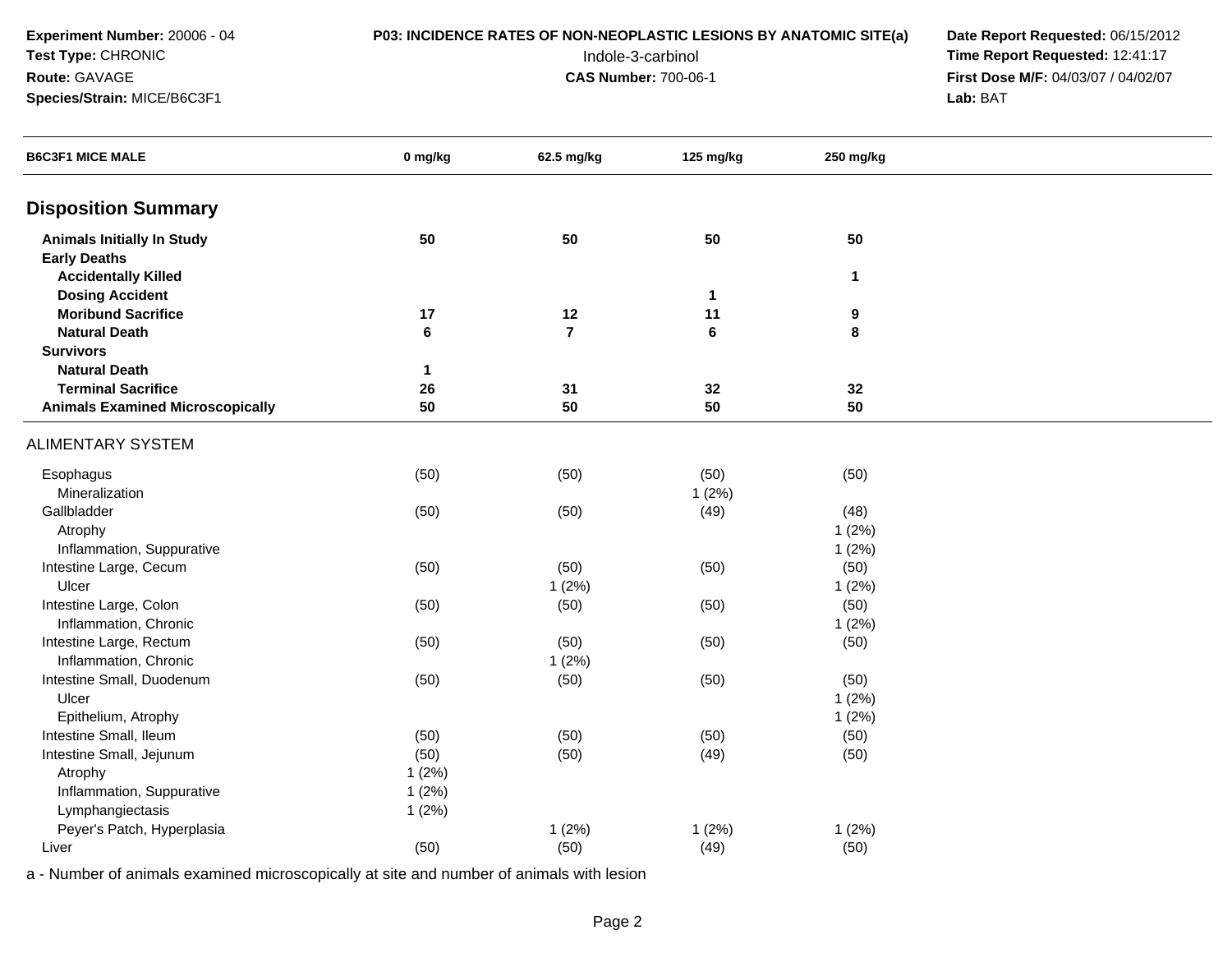**Experiment Number:** 20006 - 04**Test Type:** CHRONIC

**Species/Strain:** MICE/B6C3F1

**Route:** GAVAGE

## **P03: INCIDENCE RATES OF NON-NEOPLASTIC LESIONS BY ANATOMIC SITE(a) Date Report Requested: 06/15/2012<br>12:41:17 Time Report Requested: 12:41:17**

 Indole-3-carbinol **Time Report Requested:** 12:41:17 **First Dose M/F:** 04/03/07 / 04/02/07<br>Lab: BAT **Lab:** BAT

| <b>B6C3F1 MICE MALE</b>                 | 0 mg/kg   | 62.5 mg/kg | 125 mg/kg | 250 mg/kg |  |
|-----------------------------------------|-----------|------------|-----------|-----------|--|
| <b>Basophilic Focus</b>                 | 2(4%)     | 4(8%)      | 2(4%)     | 5(10%)    |  |
| <b>Clear Cell Focus</b>                 | 7 (14%)   | 17 (34%)   | 22 (45%)  | 20 (40%)  |  |
| <b>Eosinophilic Focus</b>               | 29 (58%)  | 35 (70%)   | 35 (71%)  | 33 (66%)  |  |
| Fatty Change                            | 29 (58%)  | 27 (54%)   | 28 (57%)  | 37 (74%)  |  |
| Hepatodiaphragmatic Nodule              |           | 1(2%)      |           | 1(2%)     |  |
| Inflammation, Chronic                   |           |            |           | 1(2%)     |  |
| Mixed Cell Focus                        | 1(2%)     | 6(12%)     | 6 (12%)   | 5 (10%)   |  |
| Necrosis                                | 3(6%)     | 2(4%)      | 2(4%)     | 2(4%)     |  |
| Necrosis, Multifocal                    | 1(2%)     |            |           |           |  |
| Artery, Thrombosis                      |           |            |           | 1(2%)     |  |
| Bile Duct, Hyperplasia                  |           |            |           | 1(2%)     |  |
| Oval Cell, Hyperplasia                  |           |            |           | 1(2%)     |  |
| Periportal, Fibrosis                    |           |            |           | 1(2%)     |  |
| Mesentery                               | (7)       | (3)        | (2)       | (2)       |  |
| Fat, Necrosis                           | 4 (57%)   |            | 2 (100%)  | 2 (100%)  |  |
| Oral Mucosa                             | (0)       | (1)        | (0)       | (2)       |  |
| Pancreas                                | (50)      | (50)       | (50)      | (50)      |  |
| Inflammation, Chronic                   |           |            |           | 2(4%)     |  |
| Acinus, Atrophy                         | 1(2%)     |            | 1(2%)     |           |  |
| Duct, Cyst                              |           | 1(2%)      |           |           |  |
| <b>Salivary Glands</b>                  | (50)      | (50)       | (50)      | (50)      |  |
| Infiltration Cellular, Mononuclear Cell | 23 (46%)  | 30 (60%)   | 27 (54%)  | 22 (44%)  |  |
| Duct, Sublingual Gland, Hyperplasia     |           |            | 1(2%)     |           |  |
| Stomach, Forestomach                    | (50)      | (50)       | (50)      | (50)      |  |
| Inflammation, Chronic                   |           | 1(2%)      | 4(8%)     | 1(2%)     |  |
| Ulcer                                   | 6 (12%)   | 5 (10%)    | 7 (14%)   | 1(2%)     |  |
| Epithelium, Hyperplasia                 | 2(4%)     | 2(4%)      | 4(8%)     | 2(4%)     |  |
| Stomach, Glandular                      | (50)      | (47)       | (47)      | (49)      |  |
| Erosion                                 | 1(2%)     |            |           |           |  |
| Inflammation, Chronic                   | 1(2%)     | 1(2%)      | 18 (38%)  | 45 (92%)  |  |
| Mineralization                          | 5(10%)    | 2(4%)      |           |           |  |
| Pigmentation                            |           | 1(2%)      | 38 (81%)  | 48 (98%)  |  |
| Epithelium, Atrophy                     |           |            |           | 1(2%)     |  |
| Epithelium, Hyperplasia                 |           | 1(2%)      | 22 (47%)  | 40 (82%)  |  |
| Tooth                                   | (30)      | (37)       | (32)      | (32)      |  |
| Dysplasia                               | 30 (100%) | 36 (97%)   | 32 (100%) | 32 (100%) |  |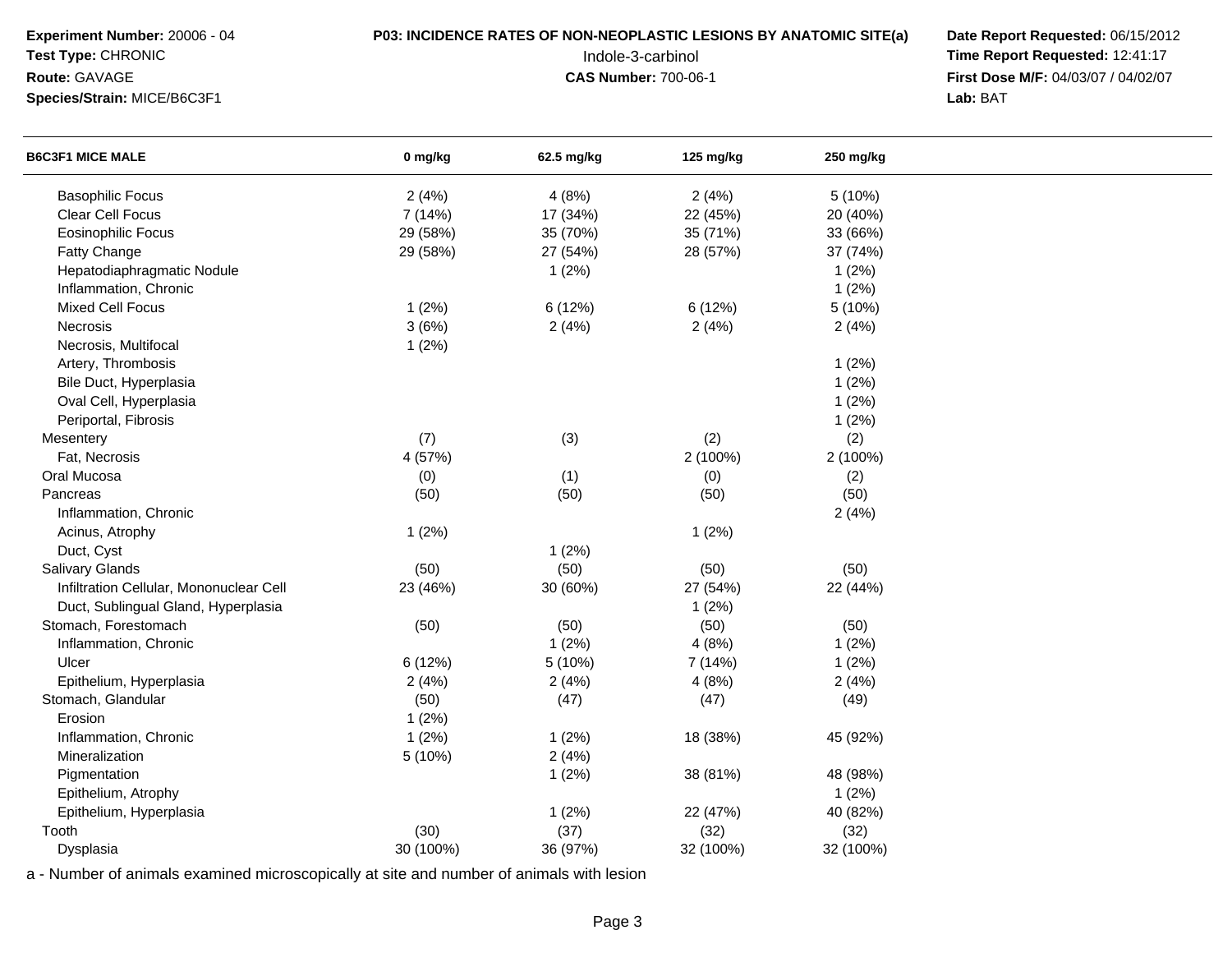| Experiment Number: 20006 - 04 |  |
|-------------------------------|--|
| <b>Test Type: CHRONIC</b>     |  |

**Species/Strain:** MICE/B6C3F1

**Route:** GAVAGE

## **P03: INCIDENCE RATES OF NON-NEOPLASTIC LESIONS BY ANATOMIC SITE(a) Date Report Requested: 06/15/2012<br>12:41:17 Time Report Requested: 12:41:17**

 Indole-3-carbinol **Time Report Requested:** 12:41:17 **First Dose M/F:** 04/03/07 / 04/02/07<br>Lab: BAT **Lab:** BAT

| <b>B6C3F1 MICE MALE</b>                                                 | 0 mg/kg  | 62.5 mg/kg | 125 mg/kg | 250 mg/kg |  |
|-------------------------------------------------------------------------|----------|------------|-----------|-----------|--|
|                                                                         |          |            |           |           |  |
| <b>CARDIOVASCULAR SYSTEM</b>                                            |          |            |           |           |  |
| <b>Blood Vessel</b>                                                     | (49)     | (50)       | (49)      | (49)      |  |
| Adventitia, Pulmonary Vein, Infiltration Cellular,<br>Polymorphonuclear | 1(2%)    |            |           |           |  |
| Aorta, Mineralization                                                   |          | 1(2%)      |           |           |  |
| Heart                                                                   | (50)     | (50)       | (50)      | (50)      |  |
| Cardiomyopathy                                                          | 11 (22%) | 7 (14%)    | 18 (36%)  | 8 (16%)   |  |
| Inflammation, Chronic                                                   | 1(2%)    |            |           |           |  |
| Artery, Inflammation, Chronic                                           | 1(2%)    |            |           |           |  |
| Artery, Mineralization                                                  |          | 1(2%)      |           |           |  |
| Myocardium, Mineralization                                              |          | 3(6%)      |           | 1(2%)     |  |
| Valve, Inflammation                                                     |          |            |           | 1(2%)     |  |
| <b>ENDOCRINE SYSTEM</b>                                                 |          |            |           |           |  |
| <b>Adrenal Cortex</b>                                                   | (50)     | (50)       | (50)      | (50)      |  |
| Hyperplasia                                                             | 1(2%)    |            |           | 1(2%)     |  |
| Hypertrophy                                                             |          | 4(8%)      | 2(4%)     |           |  |
| Vacuolization Cytoplasmic                                               |          | 2(4%)      |           |           |  |
| Adrenal Medulla                                                         | (50)     | (50)       | (50)      | (50)      |  |
| Hyperplasia                                                             | 2(4%)    |            | 1(2%)     | 2(4%)     |  |
| Islets, Pancreatic                                                      | (50)     | (50)       | (50)      | (50)      |  |
| Hyperplasia                                                             | 1(2%)    |            | 1(2%)     |           |  |
| Parathyroid Gland                                                       | (48)     | (44)       | (48)      | (44)      |  |
| <b>Pituitary Gland</b>                                                  | (50)     | (50)       | (50)      | (50)      |  |
| Cyst                                                                    | 2(4%)    | 1(2%)      | 1(2%)     | 1(2%)     |  |
| Pars Intermedia, Hyperplasia                                            |          | 1(2%)      |           |           |  |
| <b>Thyroid Gland</b>                                                    | (50)     | (50)       | (50)      | (50)      |  |
| Inflammation, Chronic                                                   |          |            |           | 1(2%)     |  |
| Follicle, Cyst                                                          | 1(2%)    |            |           |           |  |
| Follicle, Degeneration                                                  |          |            |           | 1(2%)     |  |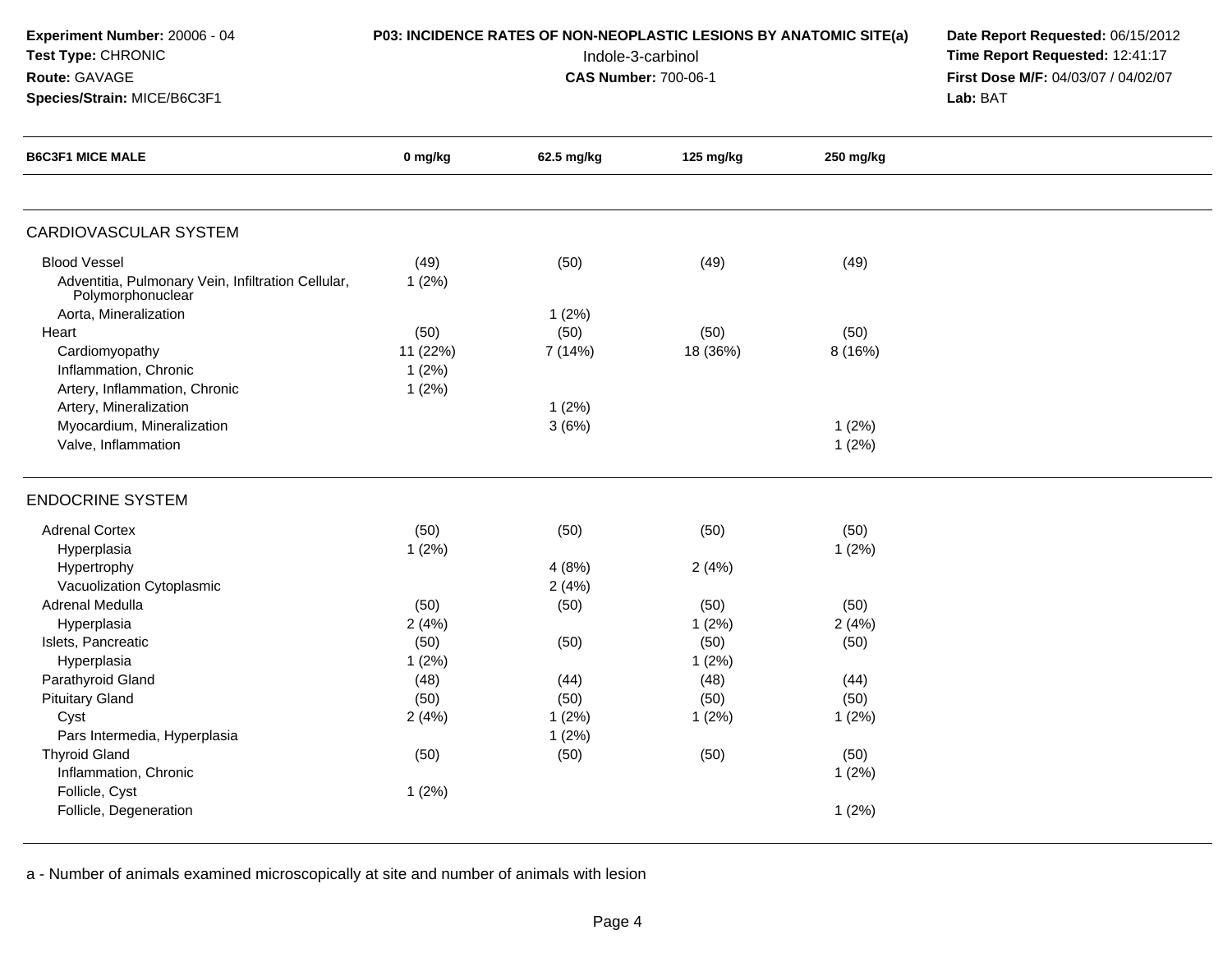| Experiment Number: 20006 - 04<br>Test Type: CHRONIC<br>Route: GAVAGE<br>Species/Strain: MICE/B6C3F1 | P03: INCIDENCE RATES OF NON-NEOPLASTIC LESIONS BY ANATOMIC SITE(a) | Date Report Requested: 06/15/2012<br>Time Report Requested: 12:41:17<br>First Dose M/F: 04/03/07 / 04/02/07<br>Lab: BAT |           |           |  |
|-----------------------------------------------------------------------------------------------------|--------------------------------------------------------------------|-------------------------------------------------------------------------------------------------------------------------|-----------|-----------|--|
| <b>B6C3F1 MICE MALE</b>                                                                             | 0 mg/kg                                                            | 62.5 mg/kg                                                                                                              | 125 mg/kg | 250 mg/kg |  |
| <b>GENERAL BODY SYSTEM</b>                                                                          |                                                                    |                                                                                                                         |           |           |  |
| None                                                                                                |                                                                    |                                                                                                                         |           |           |  |
| <b>GENITAL SYSTEM</b>                                                                               |                                                                    |                                                                                                                         |           |           |  |
| <b>Coagulating Gland</b>                                                                            | (1)                                                                | (0)                                                                                                                     | (0)       | (0)       |  |
| Epididymis                                                                                          | (50)                                                               | (50)                                                                                                                    | (50)      | (50)      |  |
| Angiectasis                                                                                         |                                                                    |                                                                                                                         |           | 1(2%)     |  |
| Granuloma Sperm                                                                                     |                                                                    |                                                                                                                         |           | 1(2%)     |  |
| Infiltration Cellular, Mononuclear Cell                                                             | 1(2%)                                                              | 6(12%)                                                                                                                  | 3(6%)     | 5 (10%)   |  |
| Inflammation, Chronic                                                                               |                                                                    | 2(4%)                                                                                                                   |           |           |  |
| <b>Preputial Gland</b>                                                                              | (50)                                                               | (50)                                                                                                                    | (50)      | (50)      |  |
| Cyst                                                                                                | 14 (28%)                                                           | 10 (20%)                                                                                                                | 6 (12%)   | 6 (12%)   |  |
| Inflammation, Suppurative                                                                           | 2(4%)                                                              |                                                                                                                         |           |           |  |
| Inflammation, Granulomatous                                                                         |                                                                    | 2(4%)                                                                                                                   |           | 2(4%)     |  |
| Prostate                                                                                            | (50)                                                               | (50)                                                                                                                    | (50)      | (50)      |  |
| Hyperplasia                                                                                         | 2(4%)                                                              |                                                                                                                         | 1(2%)     | 1(2%)     |  |
| Inflammation, Suppurative                                                                           |                                                                    |                                                                                                                         | 1(2%)     |           |  |
| Inflammation, Chronic                                                                               | 1(2%)                                                              |                                                                                                                         |           | 1(2%)     |  |
| Seminal Vesicle                                                                                     | (50)                                                               | (50)                                                                                                                    | (50)      | (50)      |  |
| Atrophy                                                                                             | 1(2%)                                                              |                                                                                                                         |           |           |  |
| <b>Testes</b>                                                                                       | (50)                                                               | (50)                                                                                                                    | (50)      | (50)      |  |
| Inflammation, Granulomatous                                                                         | 1(2%)                                                              |                                                                                                                         |           |           |  |
| Inflammation, Chronic                                                                               | 1(2%)                                                              |                                                                                                                         |           |           |  |
| Mineralization                                                                                      | 1(2%)                                                              |                                                                                                                         |           |           |  |
| Germinal Epithelium, Atrophy                                                                        | 2(4%)                                                              |                                                                                                                         | 3(6%)     | 3(6%)     |  |
| <b>HEMATOPOIETIC SYSTEM</b>                                                                         |                                                                    |                                                                                                                         |           |           |  |
| <b>Bone Marrow</b>                                                                                  | (50)                                                               | (50)                                                                                                                    | (50)      | (50)      |  |
| Lymph Node                                                                                          | (2)                                                                | (2)                                                                                                                     | (0)       | (4)       |  |
| Mediastinal, Hyperplasia                                                                            |                                                                    |                                                                                                                         |           | 1(25%)    |  |
| Pancreatic, Inflammation                                                                            |                                                                    |                                                                                                                         |           | 1(25%)    |  |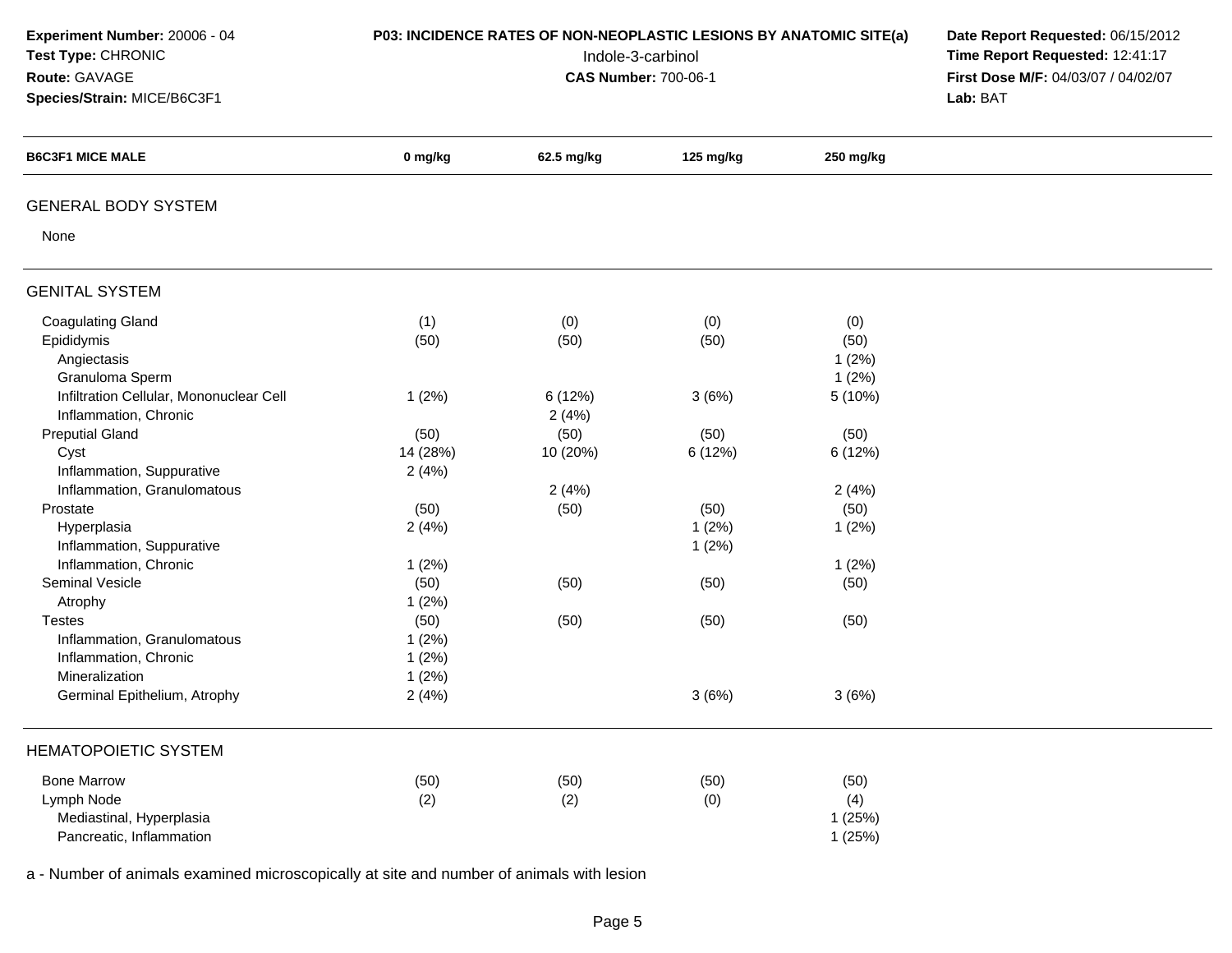**Test Type:** CHRONIC

### **Route:** GAVAGE

**Species/Strain:** MICE/B6C3F1

**P03: INCIDENCE RATES OF NON-NEOPLASTIC LESIONS BY ANATOMIC SITE(a) Date Report Requested: 06/15/2012<br>12:41:17 Time Report Requested: 12:41:17**  Indole-3-carbinol **Time Report Requested:** 12:41:17 **First Dose M/F:** 04/03/07 / 04/02/07<br>Lab: BAT **Lab:** BAT

| <b>B6C3F1 MICE MALE</b>                    | 0 mg/kg  | 62.5 mg/kg | 125 mg/kg | 250 mg/kg |  |
|--------------------------------------------|----------|------------|-----------|-----------|--|
| Pancreatic, Necrosis                       |          | 1(50%)     |           |           |  |
| Renal, Inflammation                        |          |            |           | 1(25%)    |  |
| Lymph Node, Mandibular                     | (50)     | (50)       | (50)      | (50)      |  |
| Hyperplasia, Lymphoid                      |          | 1(2%)      |           | 1(2%)     |  |
| Lymph Node, Mesenteric                     | (48)     | (48)       | (49)      | (50)      |  |
| Hematopoietic Cell Proliferation           | 1(2%)    |            |           |           |  |
| Hyperplasia, Lymphoid                      |          |            |           | 2(4%)     |  |
| Inflammation                               |          |            |           | 1(2%)     |  |
| Spleen                                     | (50)     | (50)       | (50)      | (50)      |  |
| <b>Accessory Spleen</b>                    |          |            | 1(2%)     |           |  |
| Atrophy                                    |          |            |           | 1(2%)     |  |
| Hematopoietic Cell Proliferation           | 16 (32%) | 16 (32%)   | 24 (48%)  | 20 (40%)  |  |
| Necrosis                                   | 1(2%)    |            |           |           |  |
| Lymphoid Follicle, Atrophy                 | 2(4%)    |            |           |           |  |
| Thymus                                     | (49)     | (47)       | (46)      | (45)      |  |
| Atrophy                                    | 44 (90%) | 44 (94%)   | 45 (98%)  | 39 (87%)  |  |
| <b>Ectopic Parathyroid Gland</b>           |          | 1(2%)      |           | 1(2%)     |  |
| <b>INTEGUMENTARY SYSTEM</b>                |          |            |           |           |  |
| Mammary Gland                              | (2)      | (0)        | (0)       | (0)       |  |
| Skin                                       | (50)     | (50)       | (50)      | (50)      |  |
| Ulcer                                      | 3(6%)    | 2(4%)      | 3(6%)     | 1(2%)     |  |
| Subcutaneous Tissue, Inflammation, Acute   |          |            | 1(2%)     |           |  |
| Subcutaneous Tissue, Inflammation, Chronic |          |            | 2(4%)     |           |  |
| MUSCULOSKELETAL SYSTEM                     |          |            |           |           |  |
|                                            |          |            |           |           |  |
| Bone                                       | (50)     | (50)       | (50)      | (50)      |  |
| Hyperostosis                               |          |            | 1(2%)     | 1(2%)     |  |
| <b>Skeletal Muscle</b>                     | (0)      | (0)        | (2)       | (0)       |  |

NERVOUS SYSTEM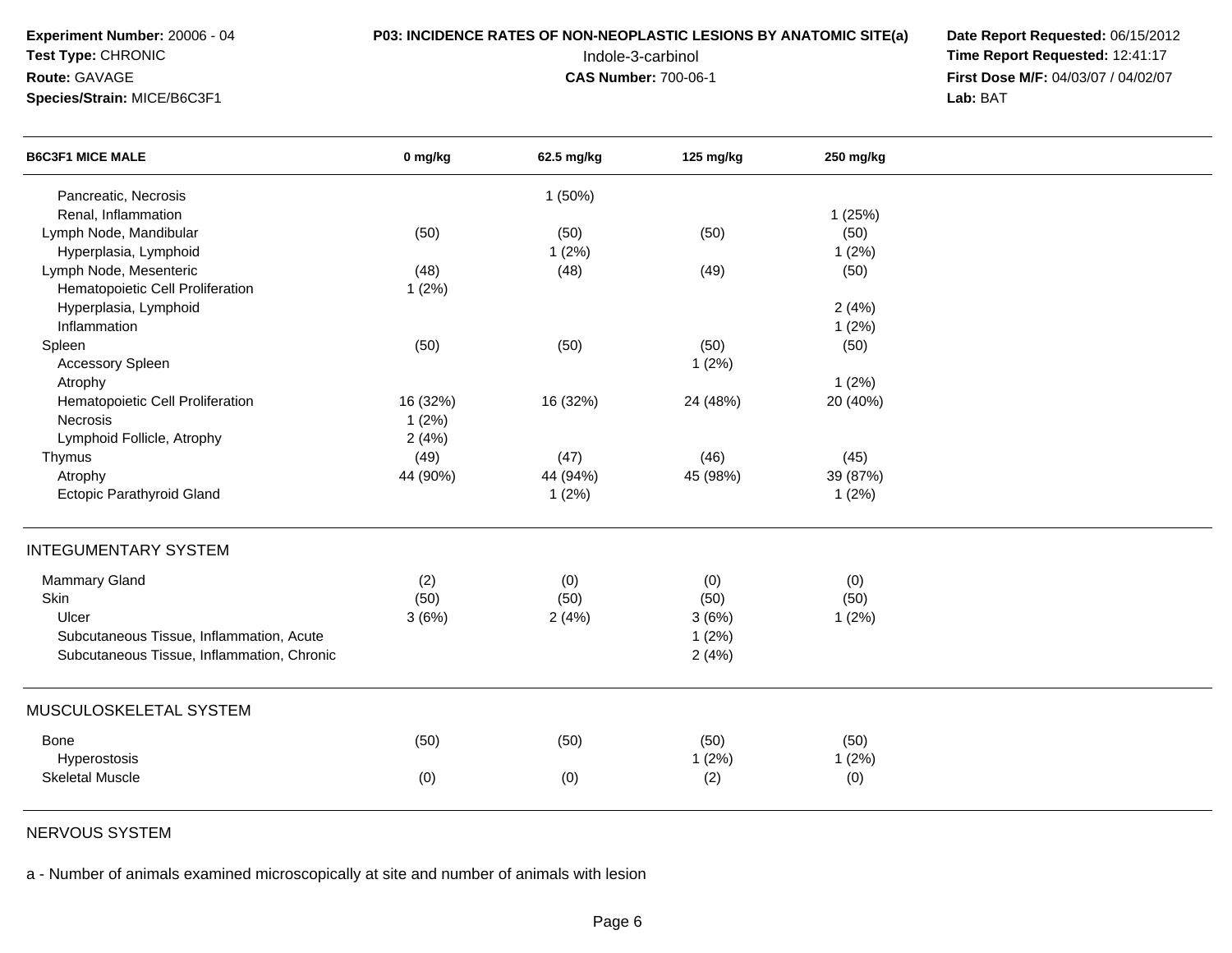| Experiment Number: 20006 - 04<br>Test Type: CHRONIC<br>Route: GAVAGE<br>Species/Strain: MICE/B6C3F1 |          | P03: INCIDENCE RATES OF NON-NEOPLASTIC LESIONS BY ANATOMIC SITE(a)<br>Indole-3-carbinol<br><b>CAS Number: 700-06-1</b> | Date Report Requested: 06/15/2012<br>Time Report Requested: 12:41:17<br>First Dose M/F: 04/03/07 / 04/02/07<br>Lab: BAT |           |  |
|-----------------------------------------------------------------------------------------------------|----------|------------------------------------------------------------------------------------------------------------------------|-------------------------------------------------------------------------------------------------------------------------|-----------|--|
| <b>B6C3F1 MICE MALE</b>                                                                             | 0 mg/kg  | 62.5 mg/kg                                                                                                             | 125 mg/kg                                                                                                               | 250 mg/kg |  |
| <b>Brain</b><br>Meninges, Inflammation, Chronic                                                     | (50)     | (50)<br>1(2%)                                                                                                          | (50)                                                                                                                    | (50)      |  |
| <b>RESPIRATORY SYSTEM</b>                                                                           |          |                                                                                                                        |                                                                                                                         |           |  |
| Lung                                                                                                | (50)     | (50)                                                                                                                   | (50)                                                                                                                    | (50)      |  |
| Infiltration Cellular, Histiocyte                                                                   |          | 2(4%)                                                                                                                  |                                                                                                                         | 1(2%)     |  |
| Inflammation, Chronic                                                                               |          | 1(2%)                                                                                                                  | 1(2%)                                                                                                                   | 1(2%)     |  |
| Pigmentation, Hemosiderin                                                                           |          | 1(2%)                                                                                                                  |                                                                                                                         |           |  |
| Thrombosis                                                                                          |          |                                                                                                                        | 1(2%)                                                                                                                   |           |  |
| Alveolar Epithelium, Hyperplasia                                                                    | 3(6%)    | 4(8%)                                                                                                                  | 5 (10%)                                                                                                                 |           |  |
| Mediastinum, Inflammation, Granulomatous                                                            |          |                                                                                                                        | 1(2%)                                                                                                                   |           |  |
| Nose                                                                                                | (50)     | (50)                                                                                                                   | (50)                                                                                                                    | (50)      |  |
| Foreign Body                                                                                        | 3(6%)    | 1(2%)                                                                                                                  |                                                                                                                         | 3(6%)     |  |
| Inflammation                                                                                        | 15 (30%) | 11 (22%)                                                                                                               | 12 (24%)                                                                                                                | 16 (32%)  |  |
| Polyp, Inflammatory                                                                                 | 1(2%)    | 2(4%)                                                                                                                  | 3(6%)                                                                                                                   | 1(2%)     |  |
| Respiratory Metaplasia                                                                              |          |                                                                                                                        | 1(2%)                                                                                                                   |           |  |
| Nerve, Atrophy                                                                                      |          |                                                                                                                        |                                                                                                                         | 8 (16%)   |  |
| Nerve, Olfactory Epithelium, Atrophy                                                                |          | 1(2%)                                                                                                                  |                                                                                                                         |           |  |
| Olfactory Epithelium, Accumulation, Hyaline<br><b>Droplet</b>                                       | 4(8%)    | 4(8%)                                                                                                                  | 5 (10%)                                                                                                                 | 5 (10%)   |  |
| Olfactory Epithelium, Atrophy                                                                       | 3(6%)    | 5 (10%)                                                                                                                | 11 (22%)                                                                                                                | 17 (34%)  |  |
| Olfactory Epithelium, Degeneration                                                                  | 1(2%)    | 1(2%)                                                                                                                  | 4(8%)                                                                                                                   | 2(4%)     |  |
| Olfactory Epithelium, Metaplasia, Squamous                                                          |          |                                                                                                                        |                                                                                                                         | 2(4%)     |  |
| <b>Olfactory Epithelium, Necrosis</b>                                                               |          |                                                                                                                        |                                                                                                                         | 6 (12%)   |  |
| Olfactory Epithelium, Respiratory Metaplasia                                                        | 14 (28%) | 14 (28%)                                                                                                               | 20 (40%)                                                                                                                | 27 (54%)  |  |
| Respiratory Epithelium, Accumulation, Hyaline<br><b>Droplet</b>                                     | 18 (36%) | 34 (68%)                                                                                                               | 30 (60%)                                                                                                                | 26 (52%)  |  |
| Respiratory Epithelium, Hyperplasia                                                                 | 35 (70%) | 40 (80%)                                                                                                               | 41 (82%)                                                                                                                | 45 (90%)  |  |
| Respiratory Epithelium, Metaplasia, Squamous                                                        |          |                                                                                                                        |                                                                                                                         | 1(2%)     |  |
| Respiratory Epithelium, Necrosis                                                                    |          |                                                                                                                        |                                                                                                                         | 2(4%)     |  |
| Trachea                                                                                             | (50)     | (50)                                                                                                                   | (50)                                                                                                                    | (50)      |  |

SPECIAL SENSES SYSTEM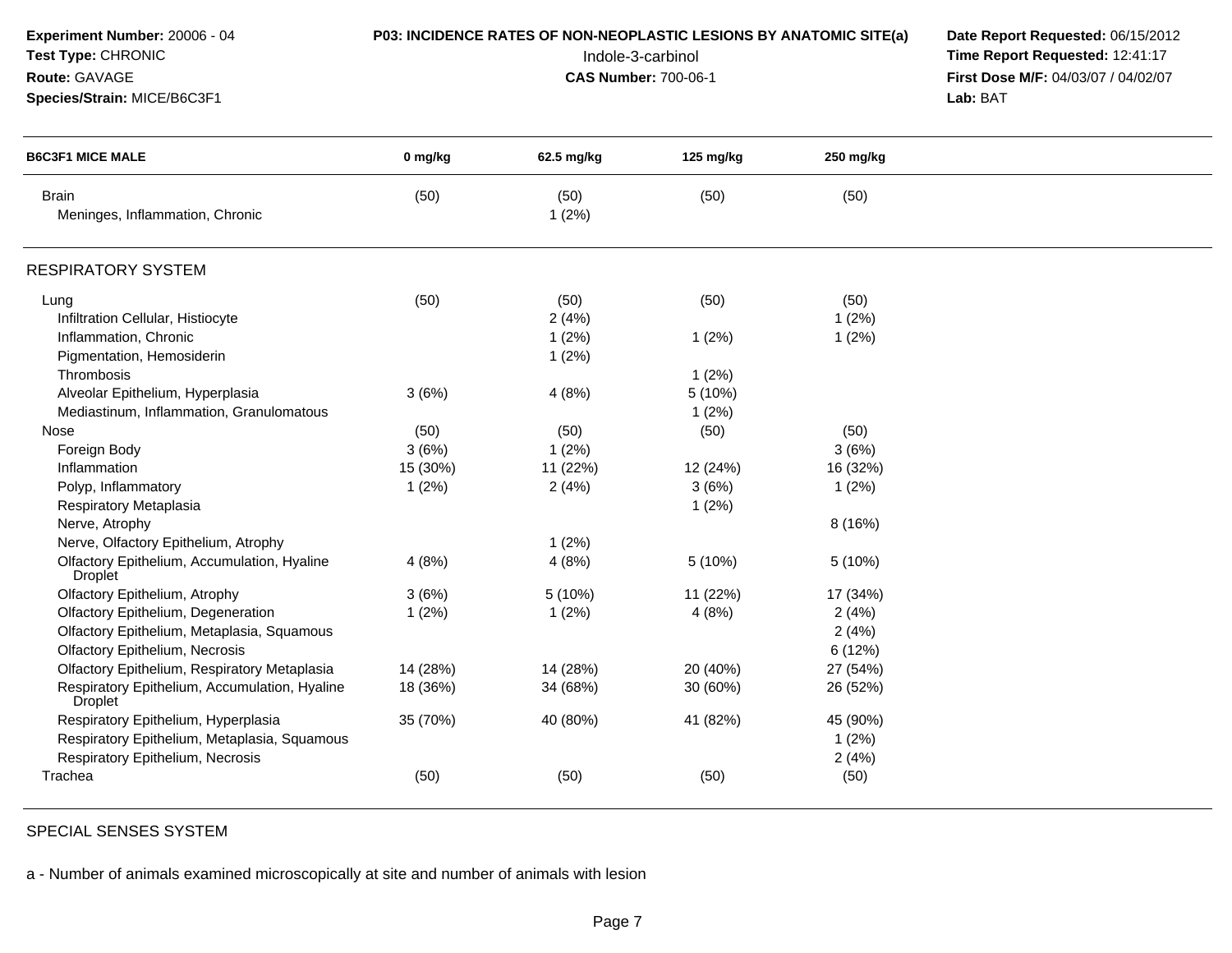**Experiment Number:** 20006 - 04**Test Type:** CHRONIC

**Species/Strain:** MICE/B6C3F1

**Route:** GAVAGE

## **P03: INCIDENCE RATES OF NON-NEOPLASTIC LESIONS BY ANATOMIC SITE(a) Date Report Requested: 06/15/2012<br>12:41:17 Time Report Requested: 12:41:17**

 Indole-3-carbinol **Time Report Requested:** 12:41:17 **First Dose M/F:** 04/03/07 / 04/02/07<br>Lab: BAT **Lab:** BAT

| 0 mg/kg | 62.5 mg/kg                                                                                                       | 125 mg/kg                                                                                                                                        | 250 mg/kg                                                                                       |                                                                                        |  |
|---------|------------------------------------------------------------------------------------------------------------------|--------------------------------------------------------------------------------------------------------------------------------------------------|-------------------------------------------------------------------------------------------------|----------------------------------------------------------------------------------------|--|
| (50)    | (50)                                                                                                             | (50)                                                                                                                                             | (50)                                                                                            |                                                                                        |  |
| 1(2%)   | 1(2%)                                                                                                            |                                                                                                                                                  |                                                                                                 |                                                                                        |  |
|         | 1(2%)                                                                                                            |                                                                                                                                                  | 1(2%)                                                                                           |                                                                                        |  |
|         | 1(2%)                                                                                                            |                                                                                                                                                  |                                                                                                 |                                                                                        |  |
| 2(4%)   | 3(6%)                                                                                                            | 2(4%)                                                                                                                                            | 1(2%)                                                                                           |                                                                                        |  |
|         |                                                                                                                  |                                                                                                                                                  | 1(2%)                                                                                           |                                                                                        |  |
|         |                                                                                                                  |                                                                                                                                                  |                                                                                                 |                                                                                        |  |
| 1(2%)   | 4(8%)                                                                                                            |                                                                                                                                                  | 3(6%)                                                                                           |                                                                                        |  |
|         |                                                                                                                  |                                                                                                                                                  |                                                                                                 |                                                                                        |  |
|         | 1(2%)                                                                                                            |                                                                                                                                                  |                                                                                                 |                                                                                        |  |
|         |                                                                                                                  |                                                                                                                                                  |                                                                                                 |                                                                                        |  |
| (50)    |                                                                                                                  |                                                                                                                                                  |                                                                                                 |                                                                                        |  |
|         |                                                                                                                  |                                                                                                                                                  |                                                                                                 |                                                                                        |  |
|         |                                                                                                                  |                                                                                                                                                  |                                                                                                 |                                                                                        |  |
| 1(2%)   |                                                                                                                  |                                                                                                                                                  | 1(2%)                                                                                           |                                                                                        |  |
|         |                                                                                                                  | 1(2%)                                                                                                                                            |                                                                                                 |                                                                                        |  |
|         |                                                                                                                  |                                                                                                                                                  |                                                                                                 |                                                                                        |  |
|         |                                                                                                                  |                                                                                                                                                  |                                                                                                 |                                                                                        |  |
|         |                                                                                                                  |                                                                                                                                                  |                                                                                                 |                                                                                        |  |
|         |                                                                                                                  |                                                                                                                                                  |                                                                                                 |                                                                                        |  |
|         |                                                                                                                  |                                                                                                                                                  |                                                                                                 |                                                                                        |  |
|         |                                                                                                                  |                                                                                                                                                  |                                                                                                 |                                                                                        |  |
|         |                                                                                                                  |                                                                                                                                                  |                                                                                                 |                                                                                        |  |
|         |                                                                                                                  |                                                                                                                                                  |                                                                                                 |                                                                                        |  |
|         |                                                                                                                  |                                                                                                                                                  |                                                                                                 |                                                                                        |  |
|         |                                                                                                                  |                                                                                                                                                  |                                                                                                 |                                                                                        |  |
|         |                                                                                                                  |                                                                                                                                                  |                                                                                                 |                                                                                        |  |
|         |                                                                                                                  |                                                                                                                                                  |                                                                                                 |                                                                                        |  |
|         |                                                                                                                  |                                                                                                                                                  |                                                                                                 |                                                                                        |  |
| 1(2%)   | 2(4%)                                                                                                            |                                                                                                                                                  |                                                                                                 |                                                                                        |  |
|         | (50)<br>1(2%)<br>3(6%)<br>1(2%)<br>4(8%)<br>42 (84%)<br>1(2%)<br>2(4%)<br>1(2%)<br>1(2%)<br>1(2%)<br>(0)<br>(50) | (50)<br>1(2%)<br>(50)<br>2(4%)<br>2(4%)<br>1(2%)<br>8 (16%)<br>50 (100%)<br>1(2%)<br>2(4%)<br>3(6%)<br>1(2%)<br>(1)<br>1 (100%)<br>(50)<br>1(2%) | (50)<br>5 (10%)<br>(50)<br>1(2%)<br>45 (90%)<br>1(2%)<br>2(4%)<br>1(2%)<br>1(2%)<br>(0)<br>(50) | (50)<br>(50)<br>1(2%)<br>2(4%)<br>43 (86%)<br>1(2%)<br>2(4%)<br>5 (10%)<br>(0)<br>(50) |  |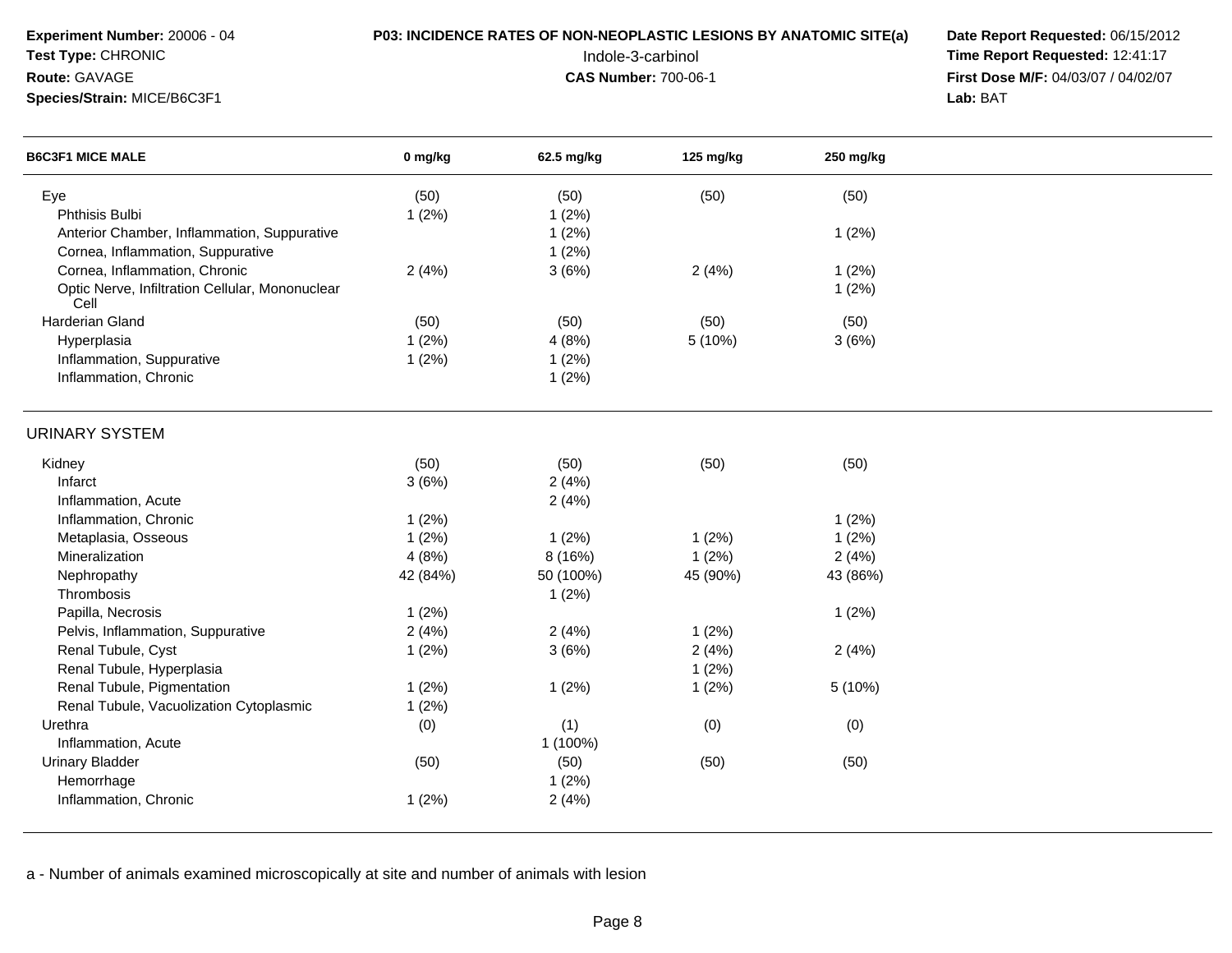| Experiment Number: 20006 - 04<br><b>Test Type: CHRONIC</b><br><b>Route: GAVAGE</b><br>Species/Strain: MICE/B6C3F1 | <b>P03: INCIDENCE RATES OF NON-NEOPLASTIC LESIONS BY ANATOMIC SITE(a)</b> | Date Report Requested: 06/15/2012<br>Time Report Requested: 12:41:17<br>First Dose M/F: 04/03/07 / 04/02/07<br>Lab: BAT |           |           |  |
|-------------------------------------------------------------------------------------------------------------------|---------------------------------------------------------------------------|-------------------------------------------------------------------------------------------------------------------------|-----------|-----------|--|
| <b>B6C3F1 MICE MALE</b>                                                                                           | 0 mg/kg                                                                   | 62.5 mg/kg                                                                                                              | 125 mg/kg | 250 mg/kg |  |

\*\*\* END OF MALE \*\*\*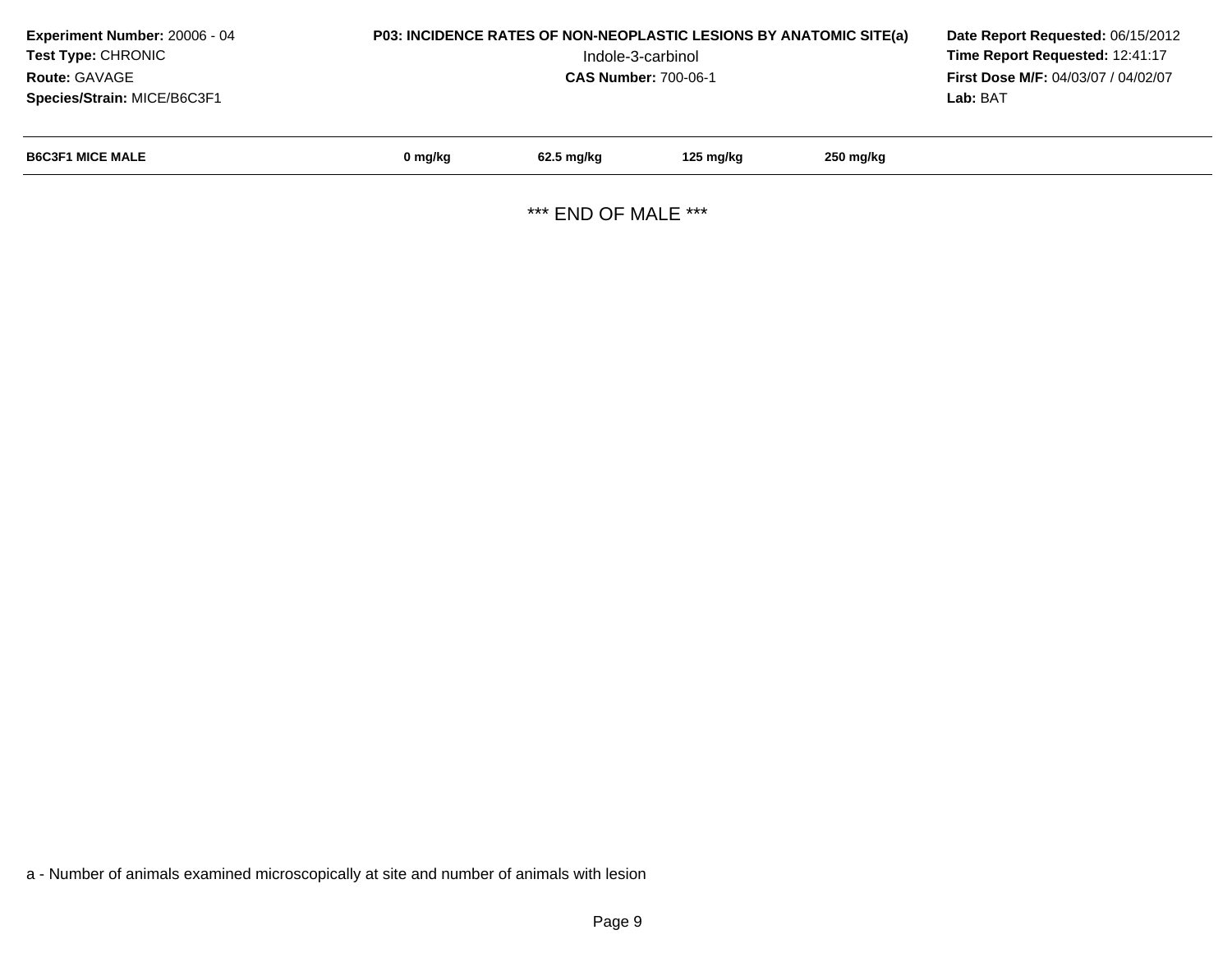**Experiment Number:** 20006 - 04**Test Type:** CHRONIC**Route:** GAVAGE

**Species/Strain:** MICE/B6C3F1

## **P03: INCIDENCE RATES OF NON-NEOPLASTIC LESIONS BY ANATOMIC SITE(a) Date Report Requested: 06/15/2012<br>12:41:17 Time Report Requested: 12:41:17**

 Indole-3-carbinol **Time Report Requested:** 12:41:17 **First Dose M/F:** 04/03/07 / 04/02/07<br>Lab: BAT **Lab:** BAT

| <b>B6C3F1 MICE FEMALE</b>               | 0 mg/kg      | 62.5 mg/kg | 125 mg/kg        | 250 mg/kg      |  |
|-----------------------------------------|--------------|------------|------------------|----------------|--|
| <b>Disposition Summary</b>              |              |            |                  |                |  |
| <b>Animals Initially In Study</b>       | 50           | 50         | 50               | 50             |  |
| <b>Early Deaths</b>                     |              |            |                  |                |  |
| <b>Dosing Accident</b>                  | $\mathbf{1}$ |            |                  |                |  |
| <b>Moribund Sacrifice</b>               | 10           | $\bf 6$    | 15               | $\mathbf 3$    |  |
| <b>Natural Death</b>                    | $\bf 6$      | 4          | $\boldsymbol{9}$ | $\overline{2}$ |  |
| <b>Survivors</b>                        |              |            |                  |                |  |
| <b>Moribund Sacrifice</b>               |              |            | $\mathbf{1}$     |                |  |
| <b>Terminal Sacrifice</b>               | 33           | 40         | 25               | 45             |  |
| <b>Animals Examined Microscopically</b> | 50           | 50         | 50               | 50             |  |
| <b>ALIMENTARY SYSTEM</b>                |              |            |                  |                |  |
| Esophagus                               | (50)         | (50)       | (50)             | (50)           |  |
| Gallbladder                             | (49)         | (50)       | (50)             | (50)           |  |
| Cyst                                    |              | 1(2%)      |                  |                |  |
| Inflammation, Chronic                   | 1(2%)        |            |                  |                |  |
| Intestine Large, Cecum                  | (50)         | (50)       | (50)             | (50)           |  |
| Intestine Large, Colon                  | (50)         | (50)       | (50)             | (50)           |  |
| Intestine Large, Rectum                 | (50)         | (50)       | (50)             | (50)           |  |
| Intestine Small, Duodenum               | (50)         | (50)       | (50)             | (50)           |  |
| Intestine Small, Ileum                  | (50)         | (50)       | (50)             | (50)           |  |
| Ulcer                                   | 1(2%)        |            |                  |                |  |
| Epithelium, Hyperplasia                 | 1(2%)        |            |                  |                |  |
| Intestine Small, Jejunum                | (50)         | (50)       | (50)             | (50)           |  |
| Ulcer                                   | 1(2%)        |            |                  |                |  |
| Liver                                   | (50)         | (50)       | (50)             | (50)           |  |
| Angiectasis                             | 1(2%)        |            |                  |                |  |
| <b>Basophilic Focus</b>                 | 4(8%)        | 6 (12%)    | 7 (14%)          | 5(10%)         |  |
| Clear Cell Focus                        | 3(6%)        | 2(4%)      | 1(2%)            | 1(2%)          |  |
| <b>Eosinophilic Focus</b>               | 16 (32%)     | 26 (52%)   | 26 (52%)         | 21 (42%)       |  |
| Fatty Change                            | 36 (72%)     | 39 (78%)   | 35 (70%)         | 40 (80%)       |  |
| Hematopoietic Cell Proliferation        | 2(4%)        |            |                  |                |  |
| Hemorrhage                              |              | 2(4%)      |                  |                |  |
| Hepatodiaphragmatic Nodule              |              |            |                  | 1(2%)          |  |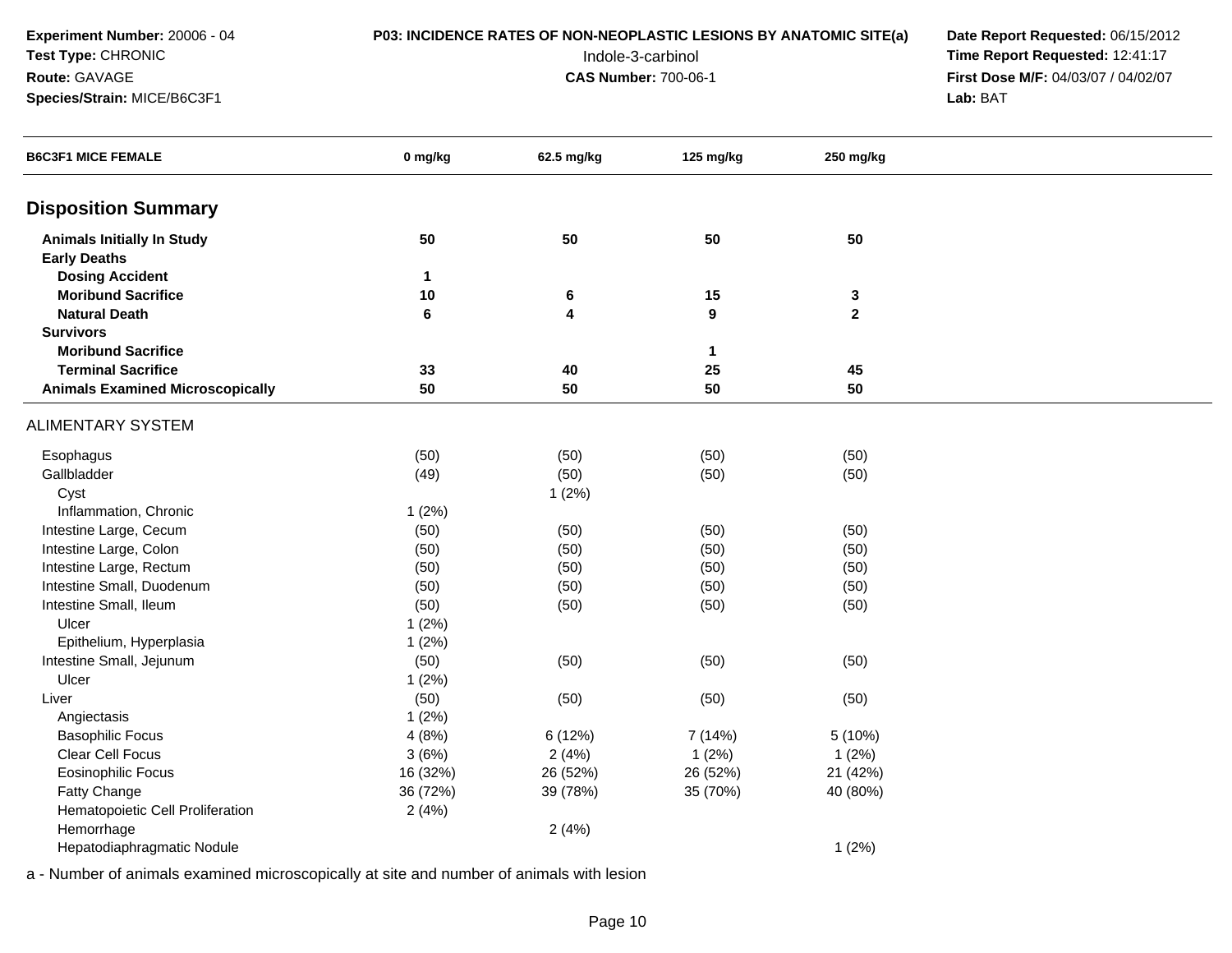### **Test Type:** CHRONIC

### **Route:** GAVAGE

**Species/Strain:** MICE/B6C3F1

## **P03: INCIDENCE RATES OF NON-NEOPLASTIC LESIONS BY ANATOMIC SITE(a) Date Report Requested: 06/15/2012<br>12:41:17 Time Report Requested: 12:41:17**

 Indole-3-carbinol **Time Report Requested:** 12:41:17 **First Dose M/F:** 04/03/07 / 04/02/07<br>Lab: BAT **Lab:** BAT

| <b>B6C3F1 MICE FEMALE</b>                                                                | 0 mg/kg    | 62.5 mg/kg | 125 mg/kg | 250 mg/kg |  |
|------------------------------------------------------------------------------------------|------------|------------|-----------|-----------|--|
| Hyperplasia, Lymphoid                                                                    |            |            |           | 1(2%)     |  |
| Inflammation, Chronic                                                                    |            | 1(2%)      |           |           |  |
| <b>Mixed Cell Focus</b>                                                                  | 2(4%)      | 4(8%)      | 5(10%)    | 1(2%)     |  |
| Necrosis                                                                                 | 1(2%)      | 1(2%)      | 1(2%)     |           |  |
| Bile Duct, Cyst                                                                          |            | 1(2%)      |           |           |  |
| Centrilobular, Necrosis                                                                  |            |            | 1(2%)     |           |  |
| Mesentery                                                                                | (3)        | (7)        | (7)       | (6)       |  |
| Fat, Necrosis                                                                            | $3(100\%)$ | 6(86%)     | 7 (100%)  | 5 (83%)   |  |
| Pancreas                                                                                 | (50)       | (50)       | (50)      | (50)      |  |
| Angiectasis                                                                              |            | 1(2%)      |           |           |  |
| Inflammation, Chronic                                                                    | 1(2%)      | 1(2%)      |           |           |  |
| Acinus, Atrophy                                                                          |            |            |           | 1(2%)     |  |
| Acinus, Hyperplasia                                                                      | 1(2%)      | 2(4%)      | 1(2%)     |           |  |
| Duct, Cyst                                                                               | 1(2%)      |            |           |           |  |
| Salivary Glands                                                                          | (50)       | (49)       | (50)      | (50)      |  |
| Hyperplasia                                                                              | 1(2%)      |            |           |           |  |
| Duct, Cyst                                                                               |            |            |           | 1(2%)     |  |
| Stomach, Forestomach                                                                     | (50)       | (50)       | (50)      | (50)      |  |
| Inflammation, Chronic                                                                    | 1(2%)      |            |           |           |  |
| Ulcer                                                                                    | 9(18%)     | 4(8%)      | 8 (16%)   | 3(6%)     |  |
| Epithelium, Hyperplasia                                                                  |            |            | 1(2%)     |           |  |
| Stomach, Glandular                                                                       | (48)       | (50)       | (49)      | (50)      |  |
| Erosion                                                                                  |            |            |           | 1(2%)     |  |
| Hyperplasia, Lymphoid                                                                    | 1(2%)      |            |           |           |  |
| Inflammation, Chronic                                                                    |            | 15 (30%)   | 29 (59%)  | 47 (94%)  |  |
| Mineralization                                                                           | 2(4%)      |            | 3(6%)     |           |  |
| Pigmentation                                                                             |            | 15 (30%)   | 31 (63%)  | 49 (98%)  |  |
| Epithelium, Hyperplasia                                                                  | 1(2%)      | 7 (14%)    | 10 (20%)  | 35 (70%)  |  |
| Tongue                                                                                   | (0)        | (0)        | (0)       | (1)       |  |
| Tooth                                                                                    | (6)        | (9)        | (9)       | (11)      |  |
| Dysplasia                                                                                | 6 (100%)   | $9(100\%)$ | 9 (100%)  | 10 (91%)  |  |
| CARDIOVASCULAR SYSTEM                                                                    |            |            |           |           |  |
| <b>Blood Vessel</b>                                                                      | (48)       | (50)       | (50)      | (50)      |  |
| a - Number of animals examined microscopically at site and number of animals with lesion |            |            |           |           |  |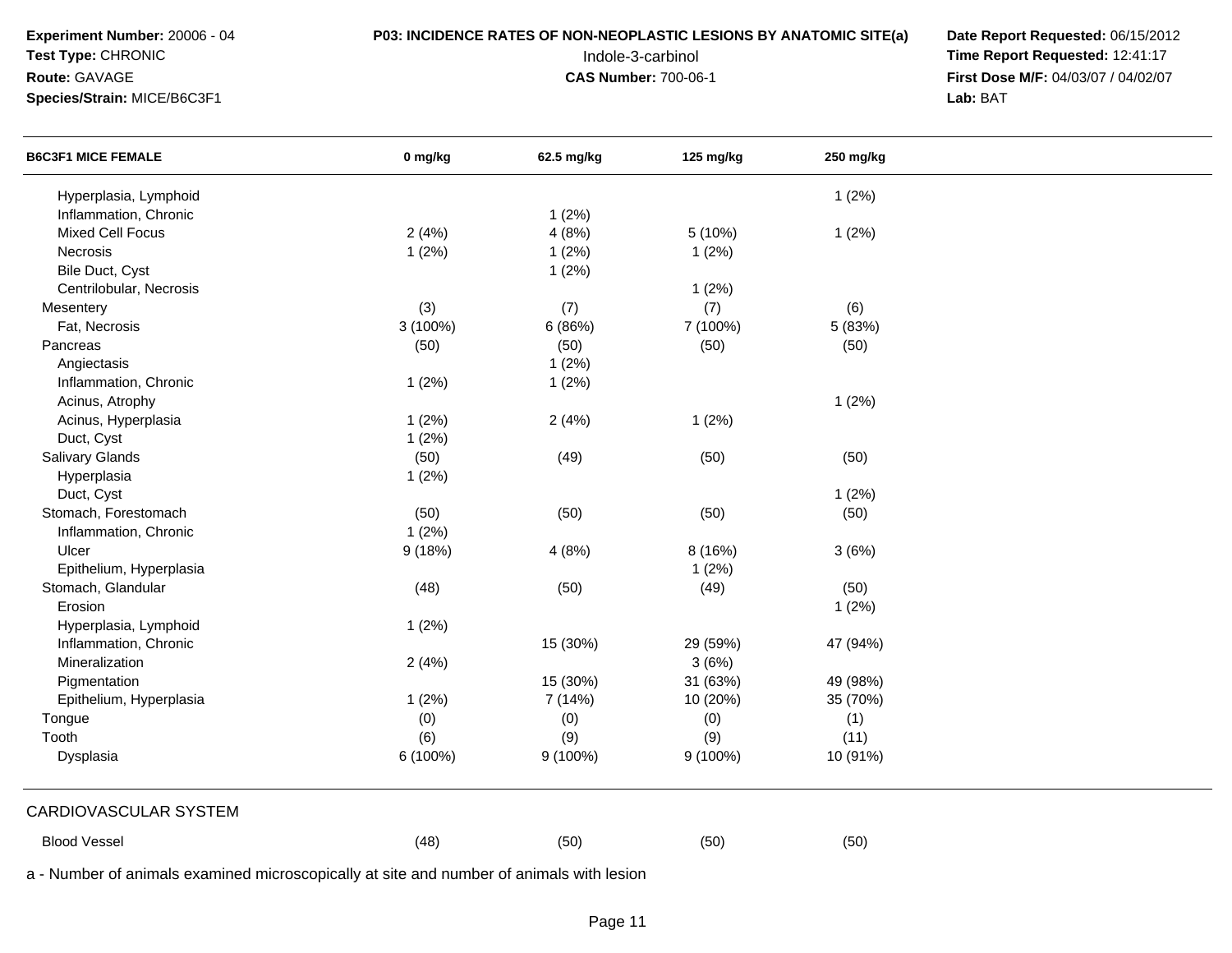| <b>B6C3F1 MICE FEMALE</b><br>0 mg/kg<br>62.5 mg/kg<br>125 mg/kg<br>250 mg/kg<br>Mineralization<br>1(2%)<br>Aorta, Inflammation, Chronic<br>1(2%)<br>(50)<br>(50)<br>(50)<br>(50)<br>Heart<br>Cardiomyopathy<br>4(8%)<br>3(6%)<br>1(2%)<br>2(4%)<br>Inflammation, Chronic<br>1(2%)<br>Artery, Inflammation, Chronic<br>1(2%)<br>1(2%)<br>Myocardium, Mineralization<br>2(4%)<br>1(2%)<br><b>ENDOCRINE SYSTEM</b><br><b>Adrenal Cortex</b><br>(49)<br>(50)<br>(50)<br>(50)<br>Hematopoietic Cell Proliferation<br>1(2%)<br>Hyperplasia<br>1(2%)<br>1(2%)<br>Inflammation, Chronic<br>1(2%)<br>Necrosis<br>1(2%)<br>1(2%)<br>Vacuolization Cytoplasmic<br>1(2%)<br>1(2%)<br>1(2%)<br>Adrenal Medulla<br>(49)<br>(50)<br>(50)<br>(50)<br>Hyperplasia<br>1(2%)<br>1(2%)<br>3(6%)<br>Islets, Pancreatic<br>(50)<br>(50)<br>(50)<br>(50)<br>Hyperplasia<br>5 (10%)<br>1(2%)<br>4(8%)<br>1(2%)<br>Parathyroid Gland<br>(43)<br>(48)<br>(49)<br>(46)<br><b>Pituitary Gland</b><br>(49)<br>(50)<br>(49)<br>(50)<br>2(4%)<br>Cyst<br>Pars Distalis, Hyperplasia<br>5 (10%)<br>18 (36%)<br>6 (12%)<br>4(8%)<br>Pars Distalis, Vacuolization Cytoplasmic<br>1(2%)<br>Pars Intermedia, Hyperplasia<br>1(2%)<br><b>Thyroid Gland</b><br>(50)<br>(50)<br>(49)<br>(50)<br>Inflammation, Chronic<br>1(2%)<br>Follicle, Hyperplasia<br>1(2%)<br><b>GENERAL BODY SYSTEM</b><br><b>Tissue NOS</b><br>(0)<br>(0)<br>(1)<br>(0)<br>Inflammation, Chronic<br>1 (100%) | Experiment Number: 20006 - 04<br>Test Type: CHRONIC<br>Route: GAVAGE<br>Species/Strain: MICE/B6C3F1 | P03: INCIDENCE RATES OF NON-NEOPLASTIC LESIONS BY ANATOMIC SITE(a)<br>Indole-3-carbinol<br><b>CAS Number: 700-06-1</b> | Date Report Requested: 06/15/2012<br>Time Report Requested: 12:41:17<br>First Dose M/F: 04/03/07 / 04/02/07<br>Lab: BAT |  |
|-----------------------------------------------------------------------------------------------------------------------------------------------------------------------------------------------------------------------------------------------------------------------------------------------------------------------------------------------------------------------------------------------------------------------------------------------------------------------------------------------------------------------------------------------------------------------------------------------------------------------------------------------------------------------------------------------------------------------------------------------------------------------------------------------------------------------------------------------------------------------------------------------------------------------------------------------------------------------------------------------------------------------------------------------------------------------------------------------------------------------------------------------------------------------------------------------------------------------------------------------------------------------------------------------------------------------------------------------------------------------------------------------------------------------------------------------|-----------------------------------------------------------------------------------------------------|------------------------------------------------------------------------------------------------------------------------|-------------------------------------------------------------------------------------------------------------------------|--|
|                                                                                                                                                                                                                                                                                                                                                                                                                                                                                                                                                                                                                                                                                                                                                                                                                                                                                                                                                                                                                                                                                                                                                                                                                                                                                                                                                                                                                                               |                                                                                                     |                                                                                                                        |                                                                                                                         |  |
|                                                                                                                                                                                                                                                                                                                                                                                                                                                                                                                                                                                                                                                                                                                                                                                                                                                                                                                                                                                                                                                                                                                                                                                                                                                                                                                                                                                                                                               |                                                                                                     |                                                                                                                        |                                                                                                                         |  |
|                                                                                                                                                                                                                                                                                                                                                                                                                                                                                                                                                                                                                                                                                                                                                                                                                                                                                                                                                                                                                                                                                                                                                                                                                                                                                                                                                                                                                                               |                                                                                                     |                                                                                                                        |                                                                                                                         |  |
|                                                                                                                                                                                                                                                                                                                                                                                                                                                                                                                                                                                                                                                                                                                                                                                                                                                                                                                                                                                                                                                                                                                                                                                                                                                                                                                                                                                                                                               |                                                                                                     |                                                                                                                        |                                                                                                                         |  |
|                                                                                                                                                                                                                                                                                                                                                                                                                                                                                                                                                                                                                                                                                                                                                                                                                                                                                                                                                                                                                                                                                                                                                                                                                                                                                                                                                                                                                                               |                                                                                                     |                                                                                                                        |                                                                                                                         |  |
|                                                                                                                                                                                                                                                                                                                                                                                                                                                                                                                                                                                                                                                                                                                                                                                                                                                                                                                                                                                                                                                                                                                                                                                                                                                                                                                                                                                                                                               |                                                                                                     |                                                                                                                        |                                                                                                                         |  |
|                                                                                                                                                                                                                                                                                                                                                                                                                                                                                                                                                                                                                                                                                                                                                                                                                                                                                                                                                                                                                                                                                                                                                                                                                                                                                                                                                                                                                                               |                                                                                                     |                                                                                                                        |                                                                                                                         |  |
|                                                                                                                                                                                                                                                                                                                                                                                                                                                                                                                                                                                                                                                                                                                                                                                                                                                                                                                                                                                                                                                                                                                                                                                                                                                                                                                                                                                                                                               |                                                                                                     |                                                                                                                        |                                                                                                                         |  |
|                                                                                                                                                                                                                                                                                                                                                                                                                                                                                                                                                                                                                                                                                                                                                                                                                                                                                                                                                                                                                                                                                                                                                                                                                                                                                                                                                                                                                                               |                                                                                                     |                                                                                                                        |                                                                                                                         |  |
|                                                                                                                                                                                                                                                                                                                                                                                                                                                                                                                                                                                                                                                                                                                                                                                                                                                                                                                                                                                                                                                                                                                                                                                                                                                                                                                                                                                                                                               |                                                                                                     |                                                                                                                        |                                                                                                                         |  |
|                                                                                                                                                                                                                                                                                                                                                                                                                                                                                                                                                                                                                                                                                                                                                                                                                                                                                                                                                                                                                                                                                                                                                                                                                                                                                                                                                                                                                                               |                                                                                                     |                                                                                                                        |                                                                                                                         |  |
|                                                                                                                                                                                                                                                                                                                                                                                                                                                                                                                                                                                                                                                                                                                                                                                                                                                                                                                                                                                                                                                                                                                                                                                                                                                                                                                                                                                                                                               |                                                                                                     |                                                                                                                        |                                                                                                                         |  |
|                                                                                                                                                                                                                                                                                                                                                                                                                                                                                                                                                                                                                                                                                                                                                                                                                                                                                                                                                                                                                                                                                                                                                                                                                                                                                                                                                                                                                                               |                                                                                                     |                                                                                                                        |                                                                                                                         |  |
|                                                                                                                                                                                                                                                                                                                                                                                                                                                                                                                                                                                                                                                                                                                                                                                                                                                                                                                                                                                                                                                                                                                                                                                                                                                                                                                                                                                                                                               |                                                                                                     |                                                                                                                        |                                                                                                                         |  |
|                                                                                                                                                                                                                                                                                                                                                                                                                                                                                                                                                                                                                                                                                                                                                                                                                                                                                                                                                                                                                                                                                                                                                                                                                                                                                                                                                                                                                                               |                                                                                                     |                                                                                                                        |                                                                                                                         |  |
|                                                                                                                                                                                                                                                                                                                                                                                                                                                                                                                                                                                                                                                                                                                                                                                                                                                                                                                                                                                                                                                                                                                                                                                                                                                                                                                                                                                                                                               |                                                                                                     |                                                                                                                        |                                                                                                                         |  |
|                                                                                                                                                                                                                                                                                                                                                                                                                                                                                                                                                                                                                                                                                                                                                                                                                                                                                                                                                                                                                                                                                                                                                                                                                                                                                                                                                                                                                                               |                                                                                                     |                                                                                                                        |                                                                                                                         |  |
|                                                                                                                                                                                                                                                                                                                                                                                                                                                                                                                                                                                                                                                                                                                                                                                                                                                                                                                                                                                                                                                                                                                                                                                                                                                                                                                                                                                                                                               |                                                                                                     |                                                                                                                        |                                                                                                                         |  |
|                                                                                                                                                                                                                                                                                                                                                                                                                                                                                                                                                                                                                                                                                                                                                                                                                                                                                                                                                                                                                                                                                                                                                                                                                                                                                                                                                                                                                                               |                                                                                                     |                                                                                                                        |                                                                                                                         |  |
|                                                                                                                                                                                                                                                                                                                                                                                                                                                                                                                                                                                                                                                                                                                                                                                                                                                                                                                                                                                                                                                                                                                                                                                                                                                                                                                                                                                                                                               |                                                                                                     |                                                                                                                        |                                                                                                                         |  |
|                                                                                                                                                                                                                                                                                                                                                                                                                                                                                                                                                                                                                                                                                                                                                                                                                                                                                                                                                                                                                                                                                                                                                                                                                                                                                                                                                                                                                                               |                                                                                                     |                                                                                                                        |                                                                                                                         |  |
|                                                                                                                                                                                                                                                                                                                                                                                                                                                                                                                                                                                                                                                                                                                                                                                                                                                                                                                                                                                                                                                                                                                                                                                                                                                                                                                                                                                                                                               |                                                                                                     |                                                                                                                        |                                                                                                                         |  |
|                                                                                                                                                                                                                                                                                                                                                                                                                                                                                                                                                                                                                                                                                                                                                                                                                                                                                                                                                                                                                                                                                                                                                                                                                                                                                                                                                                                                                                               |                                                                                                     |                                                                                                                        |                                                                                                                         |  |
|                                                                                                                                                                                                                                                                                                                                                                                                                                                                                                                                                                                                                                                                                                                                                                                                                                                                                                                                                                                                                                                                                                                                                                                                                                                                                                                                                                                                                                               |                                                                                                     |                                                                                                                        |                                                                                                                         |  |
|                                                                                                                                                                                                                                                                                                                                                                                                                                                                                                                                                                                                                                                                                                                                                                                                                                                                                                                                                                                                                                                                                                                                                                                                                                                                                                                                                                                                                                               |                                                                                                     |                                                                                                                        |                                                                                                                         |  |
|                                                                                                                                                                                                                                                                                                                                                                                                                                                                                                                                                                                                                                                                                                                                                                                                                                                                                                                                                                                                                                                                                                                                                                                                                                                                                                                                                                                                                                               |                                                                                                     |                                                                                                                        |                                                                                                                         |  |
|                                                                                                                                                                                                                                                                                                                                                                                                                                                                                                                                                                                                                                                                                                                                                                                                                                                                                                                                                                                                                                                                                                                                                                                                                                                                                                                                                                                                                                               |                                                                                                     |                                                                                                                        |                                                                                                                         |  |
|                                                                                                                                                                                                                                                                                                                                                                                                                                                                                                                                                                                                                                                                                                                                                                                                                                                                                                                                                                                                                                                                                                                                                                                                                                                                                                                                                                                                                                               |                                                                                                     |                                                                                                                        |                                                                                                                         |  |
|                                                                                                                                                                                                                                                                                                                                                                                                                                                                                                                                                                                                                                                                                                                                                                                                                                                                                                                                                                                                                                                                                                                                                                                                                                                                                                                                                                                                                                               |                                                                                                     |                                                                                                                        |                                                                                                                         |  |
|                                                                                                                                                                                                                                                                                                                                                                                                                                                                                                                                                                                                                                                                                                                                                                                                                                                                                                                                                                                                                                                                                                                                                                                                                                                                                                                                                                                                                                               |                                                                                                     |                                                                                                                        |                                                                                                                         |  |
|                                                                                                                                                                                                                                                                                                                                                                                                                                                                                                                                                                                                                                                                                                                                                                                                                                                                                                                                                                                                                                                                                                                                                                                                                                                                                                                                                                                                                                               |                                                                                                     |                                                                                                                        |                                                                                                                         |  |

a - Number of animals examined microscopically at site and number of animals with lesion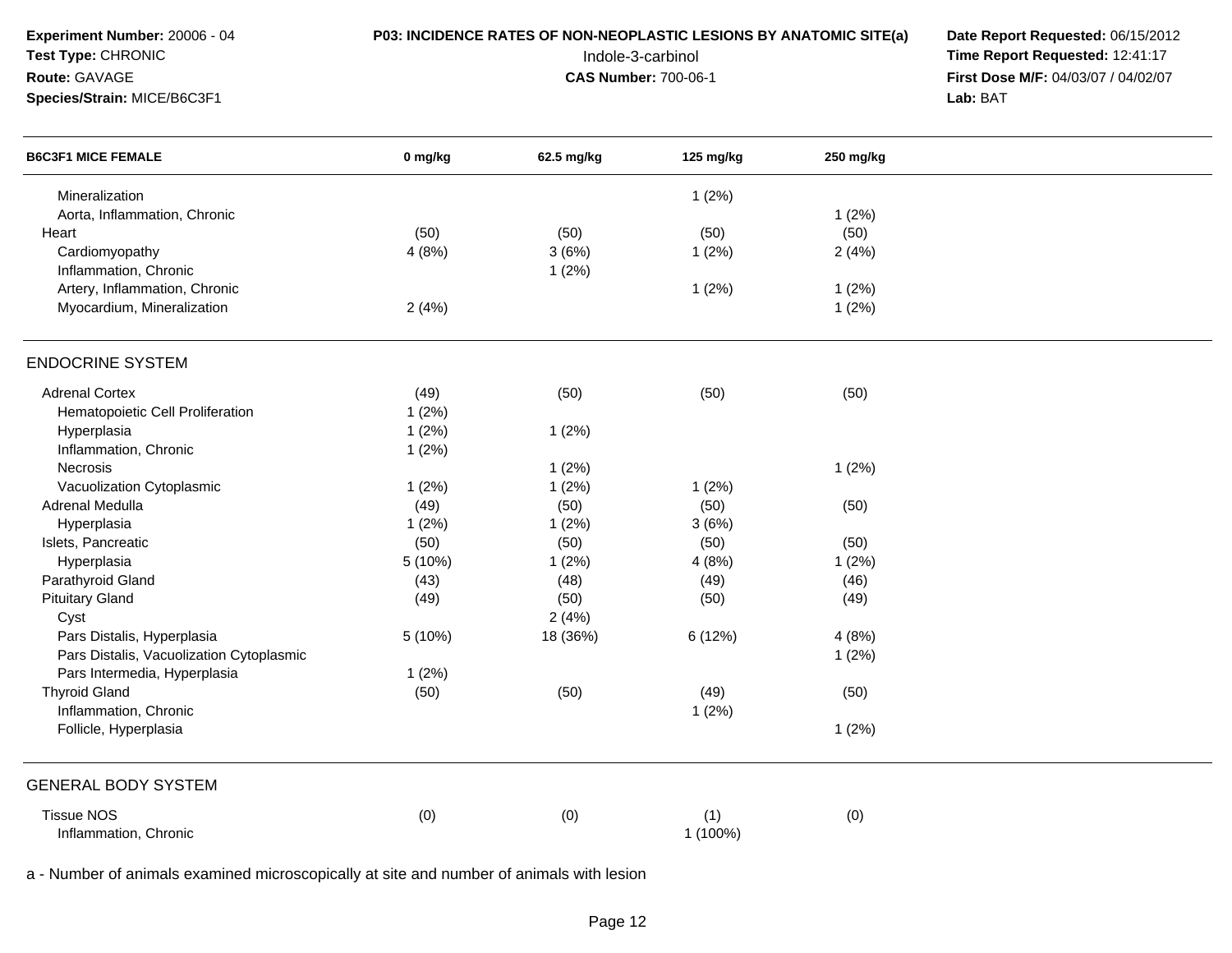**Species/Strain:** MICE/B6C3F1

**Test Type:** CHRONIC

**Route:** GAVAGE

**P03: INCIDENCE RATES OF NON-NEOPLASTIC LESIONS BY ANATOMIC SITE(a) Date Report Requested: 06/15/2012<br>12:41:17 Time Report Requested: 12:41:17**  Indole-3-carbinol **Time Report Requested:** 12:41:17 **First Dose M/F:** 04/03/07 / 04/02/07<br>Lab: BAT **Lab:** BAT

| <b>B6C3F1 MICE FEMALE</b>        | 0 mg/kg  | 62.5 mg/kg | 125 mg/kg | 250 mg/kg |  |
|----------------------------------|----------|------------|-----------|-----------|--|
|                                  |          |            |           |           |  |
| <b>GENITAL SYSTEM</b>            |          |            |           |           |  |
| <b>Clitoral Gland</b>            | (49)     | (50)       | (50)      | (50)      |  |
| Ovary                            | (50)     | (50)       | (50)      | (50)      |  |
| Angiectasis                      |          |            | 1(2%)     | 1(2%)     |  |
| Cyst                             | 16 (32%) | 15 (30%)   | 9(18%)    | 8 (16%)   |  |
| Inflammation, Chronic            | 1(2%)    |            | 1(2%)     |           |  |
| Mineralization                   |          |            | 1(2%)     |           |  |
| Thrombosis                       | 2(4%)    |            | 2(4%)     | 2(4%)     |  |
| Uterus                           | (50)     | (50)       | (50)      | (50)      |  |
| Inflammation, Suppurative        |          | 1(2%)      |           |           |  |
| Inflammation, Chronic            |          | 4(8%)      |           |           |  |
| Metaplasia, Squamous             |          |            | 1(2%)     |           |  |
| Necrosis                         | 1(2%)    |            |           |           |  |
| Endometrium, Hyperplasia, Cystic | 36 (72%) | 32 (64%)   | 30 (60%)  | 34 (68%)  |  |
| <b>HEMATOPOIETIC SYSTEM</b>      |          |            |           |           |  |
| <b>Bone Marrow</b>               | (50)     | (50)       | (50)      | (50)      |  |
| Lymph Node                       | (9)      | (5)        | (6)       | (1)       |  |
| Lumbar, Ectasia                  | 1(11%)   |            |           |           |  |
| Lumbar, Hemorrhage               |          |            | 1(17%)    |           |  |
| Renal, Ectasia                   | 2(22%)   | 1(20%)     | 2(33%)    |           |  |
| Lymph Node, Mandibular           | (50)     | (49)       | (50)      | (50)      |  |
| Lymph Node, Mesenteric           | (49)     | (49)       | (49)      | (49)      |  |
| Spleen                           | (50)     | (50)       | (50)      | (50)      |  |
| Angiectasis                      | 1(2%)    |            |           |           |  |
| Hematopoietic Cell Proliferation | 30 (60%) | 30 (60%)   | 27 (54%)  | 23 (46%)  |  |
| Hyperplasia, Granulocytic        |          |            | 1(2%)     |           |  |
| Hyperplasia, Lymphoid            |          | 1(2%)      |           |           |  |
| Hyperplasia, Mast Cell           |          |            |           | 1(2%)     |  |
| Pigmentation, Hemosiderin        | 1(2%)    |            |           |           |  |
| Lymphoid Follicle, Atrophy       |          | 1(2%)      |           |           |  |
| Lymphoid Follicle, Hyperplasia   | 2(4%)    |            |           |           |  |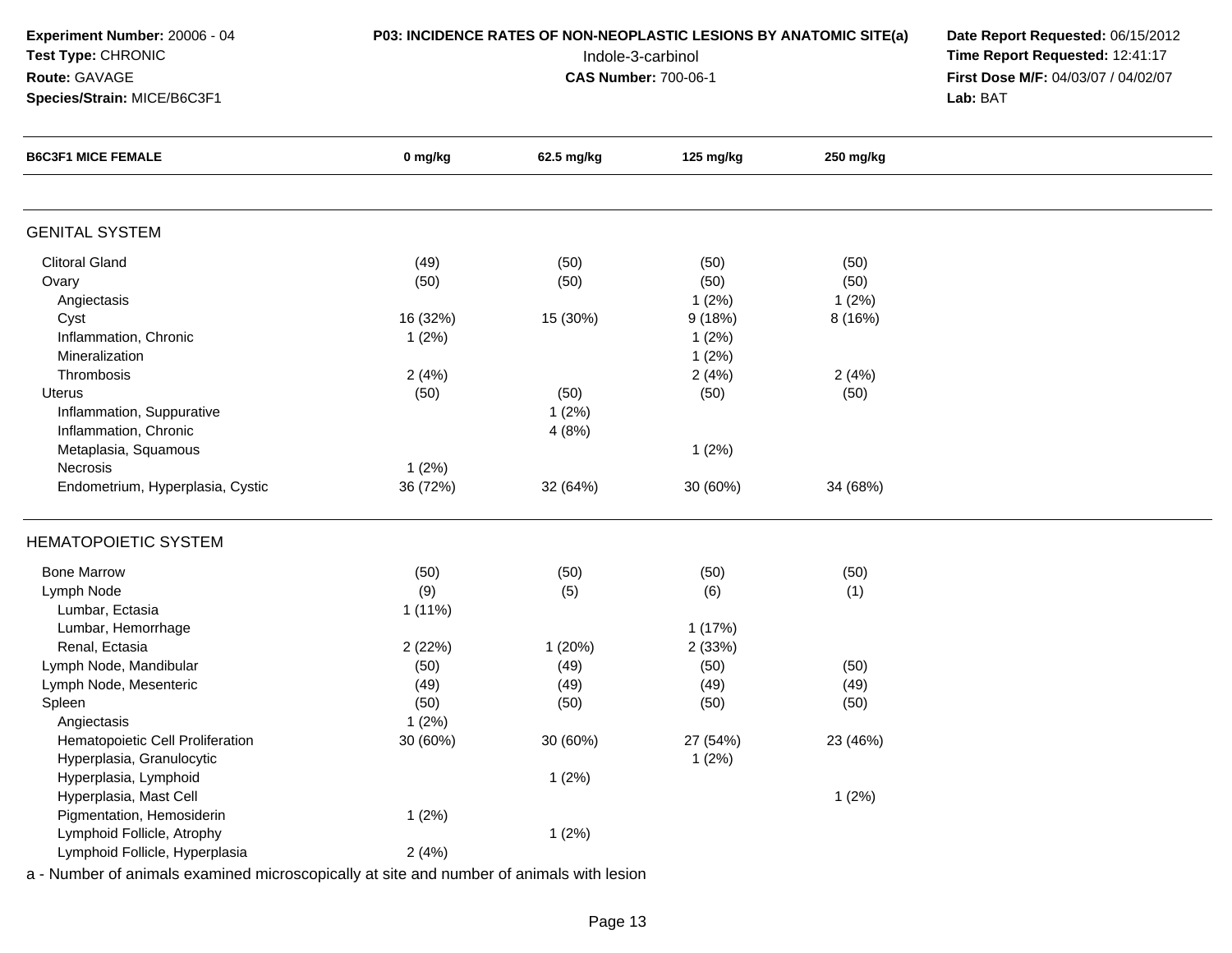| Experiment Number: 20006 - 04<br>Test Type: CHRONIC<br>Route: GAVAGE          |                         | P03: INCIDENCE RATES OF NON-NEOPLASTIC LESIONS BY ANATOMIC SITE(a)<br>Indole-3-carbinol<br><b>CAS Number: 700-06-1</b> | Date Report Requested: 06/15/2012<br>Time Report Requested: 12:41:17<br>First Dose M/F: 04/03/07 / 04/02/07 |                  |          |
|-------------------------------------------------------------------------------|-------------------------|------------------------------------------------------------------------------------------------------------------------|-------------------------------------------------------------------------------------------------------------|------------------|----------|
| Species/Strain: MICE/B6C3F1                                                   |                         |                                                                                                                        |                                                                                                             |                  | Lab: BAT |
| <b>B6C3F1 MICE FEMALE</b>                                                     | 0 mg/kg                 | 62.5 mg/kg                                                                                                             | 125 mg/kg                                                                                                   | 250 mg/kg        |          |
| Thymus<br>Atrophy<br>Hyperplasia                                              | (49)<br>42 (86%)        | (50)<br>40 (80%)<br>1(2%)                                                                                              | (50)<br>40 (80%)                                                                                            | (50)<br>41 (82%) |          |
| <b>INTEGUMENTARY SYSTEM</b>                                                   |                         |                                                                                                                        |                                                                                                             |                  |          |
| <b>Mammary Gland</b><br>Inflammation, Chronic                                 | (50)<br>1(2%)           | (50)                                                                                                                   | (50)                                                                                                        | (50)             |          |
| Skin<br>Ulcer<br>Subcutaneous Tissue, Fibrosis                                | (50)<br>1(2%)<br>1(2%)  | (50)                                                                                                                   | (50)<br>1(2%)                                                                                               | (50)             |          |
| Subcutaneous Tissue, Hemorrhage<br>Subcutaneous Tissue, Inflammation, Chronic |                         |                                                                                                                        | 1(2%)                                                                                                       | 1(2%)            |          |
| MUSCULOSKELETAL SYSTEM                                                        |                         |                                                                                                                        |                                                                                                             |                  |          |
| Bone<br>Fibro-Osseous Lesion<br>Fracture                                      | (50)<br>9(18%)<br>1(2%) | (50)<br>13 (26%)                                                                                                       | (50)<br>11 (22%)                                                                                            | (50)<br>17 (34%) |          |
| <b>Skeletal Muscle</b>                                                        | (0)                     | (1)                                                                                                                    | (2)                                                                                                         | (0)              |          |
| NERVOUS SYSTEM                                                                |                         |                                                                                                                        |                                                                                                             |                  |          |
| <b>Brain</b><br>Hemorrhage                                                    | (50)<br>1(2%)           | (50)                                                                                                                   | (50)                                                                                                        | (50)             |          |
| Inflammation, Granulomatous<br>Hypothalamus, Compression                      | 2(4%)                   |                                                                                                                        |                                                                                                             | 1(2%)            |          |
| Meninges, Inflammation, Chronic                                               |                         | 1(2%)                                                                                                                  |                                                                                                             |                  |          |
| <b>RESPIRATORY SYSTEM</b>                                                     |                         |                                                                                                                        |                                                                                                             |                  |          |
| Lung<br>Hemorrhage                                                            | (50)                    | (50)                                                                                                                   | (50)                                                                                                        | (50)<br>1(2%)    |          |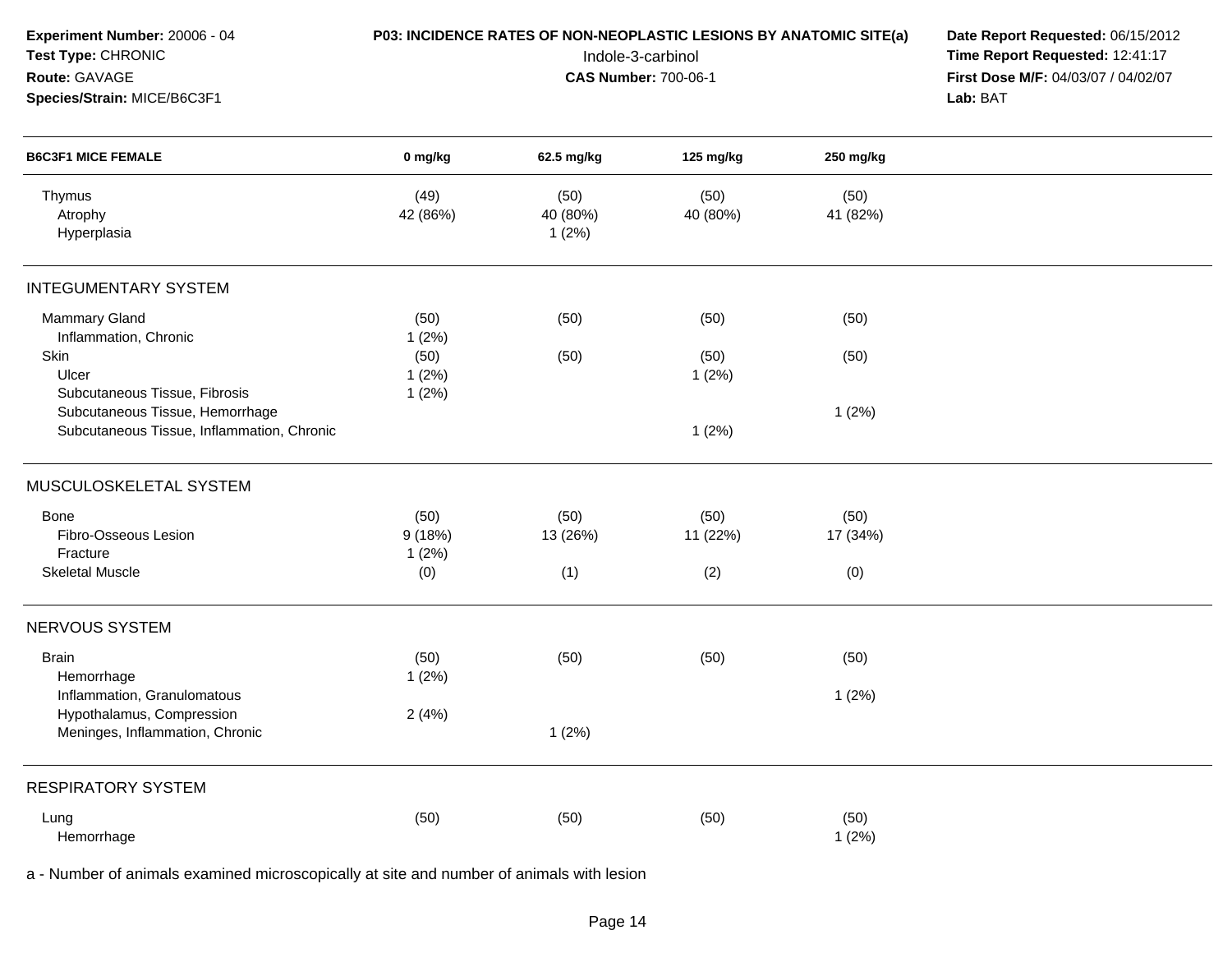## **P03: INCIDENCE RATES OF NON-NEOPLASTIC LESIONS BY ANATOMIC SITE(a) Date Report Requested: 06/15/2012<br>12:41:17 Time Report Requested: 12:41:17**

**Test Type:** CHRONIC

### **Route:** GAVAGE

**Species/Strain:** MICE/B6C3F1

 Indole-3-carbinol **Time Report Requested:** 12:41:17 **First Dose M/F:** 04/03/07 / 04/02/07<br>Lab: BAT **Lab:** BAT

| <b>B6C3F1 MICE FEMALE</b>                                       | 0 mg/kg  | 62.5 mg/kg | 125 mg/kg | 250 mg/kg |  |
|-----------------------------------------------------------------|----------|------------|-----------|-----------|--|
| Hyperplasia, Lymphoid                                           |          | 1(2%)      |           |           |  |
| Inflammation, Chronic                                           |          | 1(2%)      |           |           |  |
| Metaplasia, Osseous                                             |          |            | 1(2%)     |           |  |
| Thrombosis                                                      | 1(2%)    |            |           |           |  |
| Alveolar Epithelium, Hyperplasia                                | 1(2%)    | 2(4%)      | 1(2%)     | 2(4%)     |  |
| Alveolus, Infiltration Cellular, Histiocyte                     | 1(2%)    | 1(2%)      | 1(2%)     | 1(2%)     |  |
| Mediastinum, Inflammation, Chronic                              | 1(2%)    |            |           |           |  |
| Nose                                                            | (50)     | (50)       | (50)      | (50)      |  |
| Foreign Body                                                    |          |            | 1(2%)     | 2(4%)     |  |
| Inflammation                                                    | 4(8%)    | 1(2%)      | 8 (16%)   | 39 (78%)  |  |
| Nerve, Atrophy                                                  |          |            | 1(2%)     | 50 (100%) |  |
| Nerve, Olfactory Epithelium, Atrophy                            | 1(2%)    | 1(2%)      |           |           |  |
| Olfactory Epithelium, Accumulation, Hyaline<br><b>Droplet</b>   | 18 (36%) | 27 (54%)   | 21 (42%)  | 44 (88%)  |  |
| Olfactory Epithelium, Atrophy                                   | 1(2%)    | 2(4%)      | 3(6%)     | 45 (90%)  |  |
| Olfactory Epithelium, Degeneration                              |          |            | 2(4%)     | 3(6%)     |  |
| Olfactory Epithelium, Necrosis                                  |          |            | 2(4%)     |           |  |
| Olfactory Epithelium, Respiratory Metaplasia                    | 7 (14%)  | 8(16%)     | 16 (32%)  | 49 (98%)  |  |
| Respiratory Epithelium, Accumulation, Hyaline<br><b>Droplet</b> | 47 (94%) | 38 (76%)   | 42 (84%)  | 50 (100%) |  |
| Respiratory Epithelium, Hyperplasia                             | 32 (64%) | 31 (62%)   | 38 (76%)  | 50 (100%) |  |
| Respiratory Epithelium, Metaplasia, Squamous                    | 1(2%)    |            |           |           |  |
| Respiratory Epithelium, Necrosis                                | 2(4%)    |            | 1(2%)     |           |  |
| Trachea                                                         | (50)     | (50)       | (50)      | (50)      |  |
| SPECIAL SENSES SYSTEM                                           |          |            |           |           |  |
| Ear                                                             | (2)      | (0)        | (0)       | (0)       |  |
| Eye                                                             | (50)     | (50)       | (50)      | (50)      |  |
| Cornea, Inflammation, Chronic                                   | 1(2%)    |            | 1(2%)     | 1(2%)     |  |
| Lens, Cataract                                                  |          | 1(2%)      | 1(2%)     | 1(2%)     |  |
| Harderian Gland                                                 | (50)     | (50)       | (50)      | (50)      |  |
| Dilatation                                                      |          |            |           | 6 (12%)   |  |
| Hyperplasia                                                     | 2(4%)    | 3(6%)      | 5(10%)    | 9(18%)    |  |
| Infiltration Cellular, Mononuclear Cell                         | 24 (48%) | 18 (36%)   | 8 (16%)   | 22 (44%)  |  |